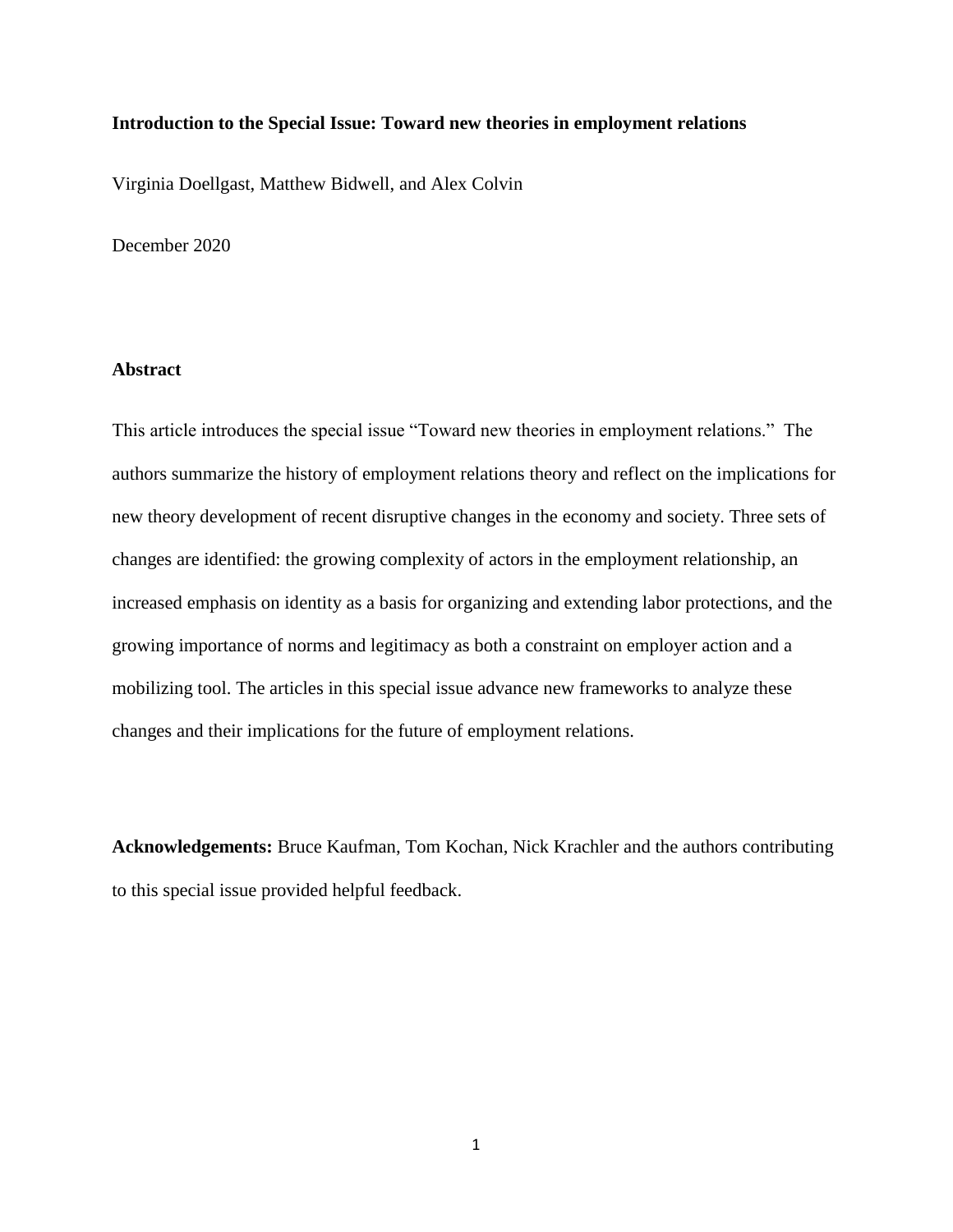Theory provides a critical foundation in the field of employment relations. Our field has a strong empirical tradition and is grounded in the multidisciplinary study of work and employment, within workplaces, industries, and economies. Yet it is ultimately theory that takes us from an accumulation of disconnected facts to arguments concerning cause and effect. Theory organizes academic discourse, providing a framework for mapping how each study relates to another. It also helps to shape the direction of future studies, highlighting critical assumptions and areas for debate while relegating other topics to the fringes.

Because the field of employment relations examines a particular set of social arrangements – the organization of employment – our theories need to adapt as those social arrangements evolve. A rich body of research has documented how work is being reshaped by such forces as the changing role of organized labor in society, the growing complexity of supply chains within and across national borders, the shifting role of the state in regulating employment, and the increased incorporation of previously marginalized voices. Yet we have arguably made less progress in thinking through what these changes mean for the fundamental frameworks that we use to understand the employment relationship.

The goal of this special issue is to advance the development of theory in labor and employment relations, by bringing together projects advance new frameworks and arguments for understanding the changing world of work. Our hope is that these papers can help to reshape our research and identify the critical forces that shape modern employment.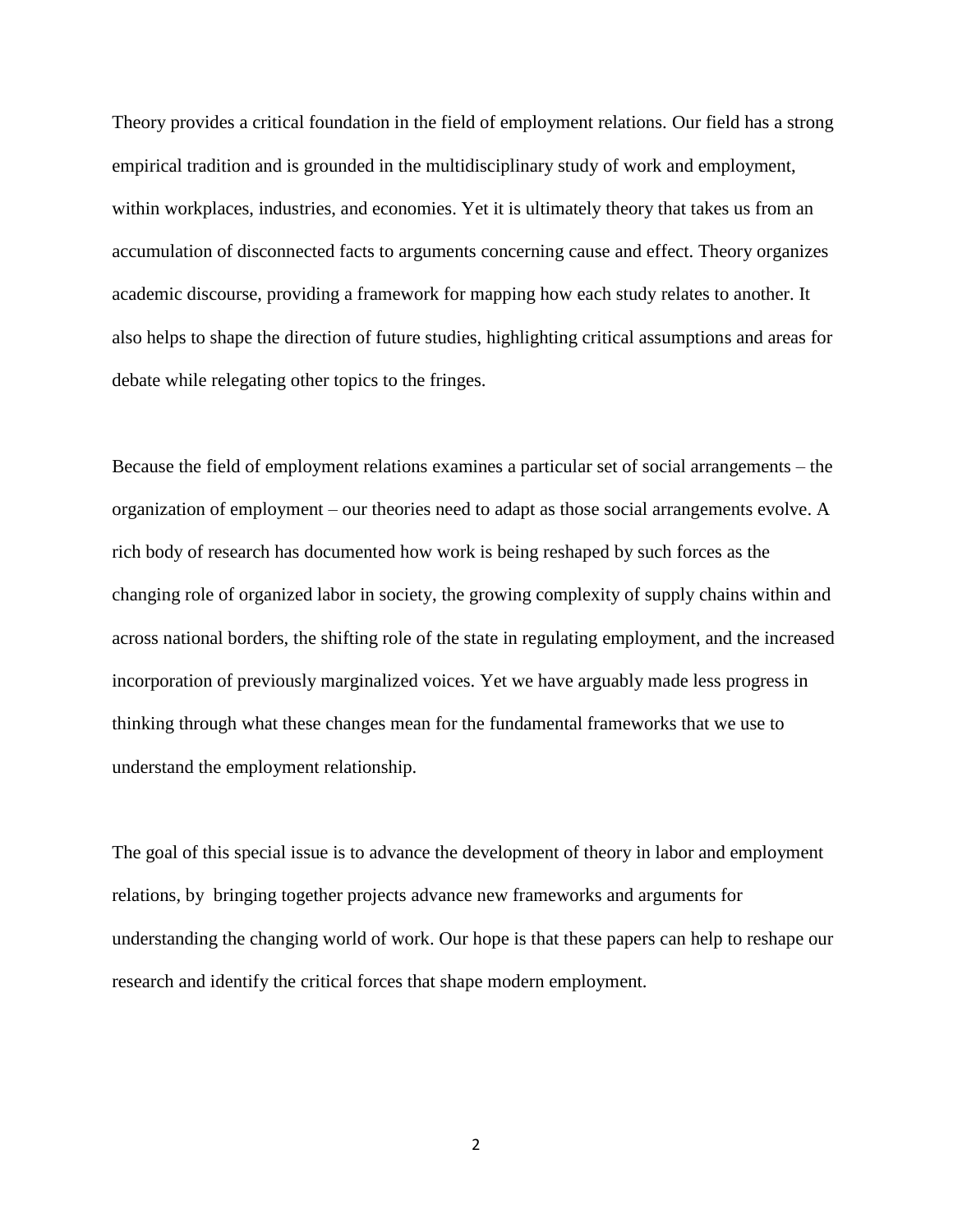In this introduction, we briefly summarize the history of employment relations theory and discuss recent developments that create a pressing need for new theories. Our main lens is theoretical and empirical debates in the U.S. While we engage with international theory and research, reviewing the rich and varied history of different nationally-specific employment relations' traditions is beyond the scope of this article. Nonetheless, we believe the broad trajectory of topics and research questions we discuss are globally relevant; particularly as national employment relations systems become integrated into global financial, product, and service markets. We situate the articles in this special issue within three sets of developments: the growing complexity of the central actors in the employment relationship, an increased emphasis on identity as a basis for organizing and extending labor rights and protections, and a breakdown of historic institutions, associated with increasing contestation of norms and legitimacy. The introduction concludes with reflections on future areas for theory development.

#### **The Evolution of Employment Relations Theory**

The field of employment relations is defined by both its topic area and its approach. First, the field involves the study of employment, with a focus on how labor and management combine to create value and negotiate over its division, as well as how people experience the workplace. Second, the field is traditionally problem-focused. While deeply embedded in academia's intellectual norms of knowledge-creation, employment relations has its roots in the question of how to manage labor strife or conflict within society. It continues to place a strong emphasis on studying policies and practices that can help to improve the welfare of workers and broader society (Kochan, 1998). Third, the field is inter-disciplinary. Important contributions to our understanding of employment come from research in economics, sociology, psychology, political science, anthropology, philosophy, history, legal theory, and so on. There is some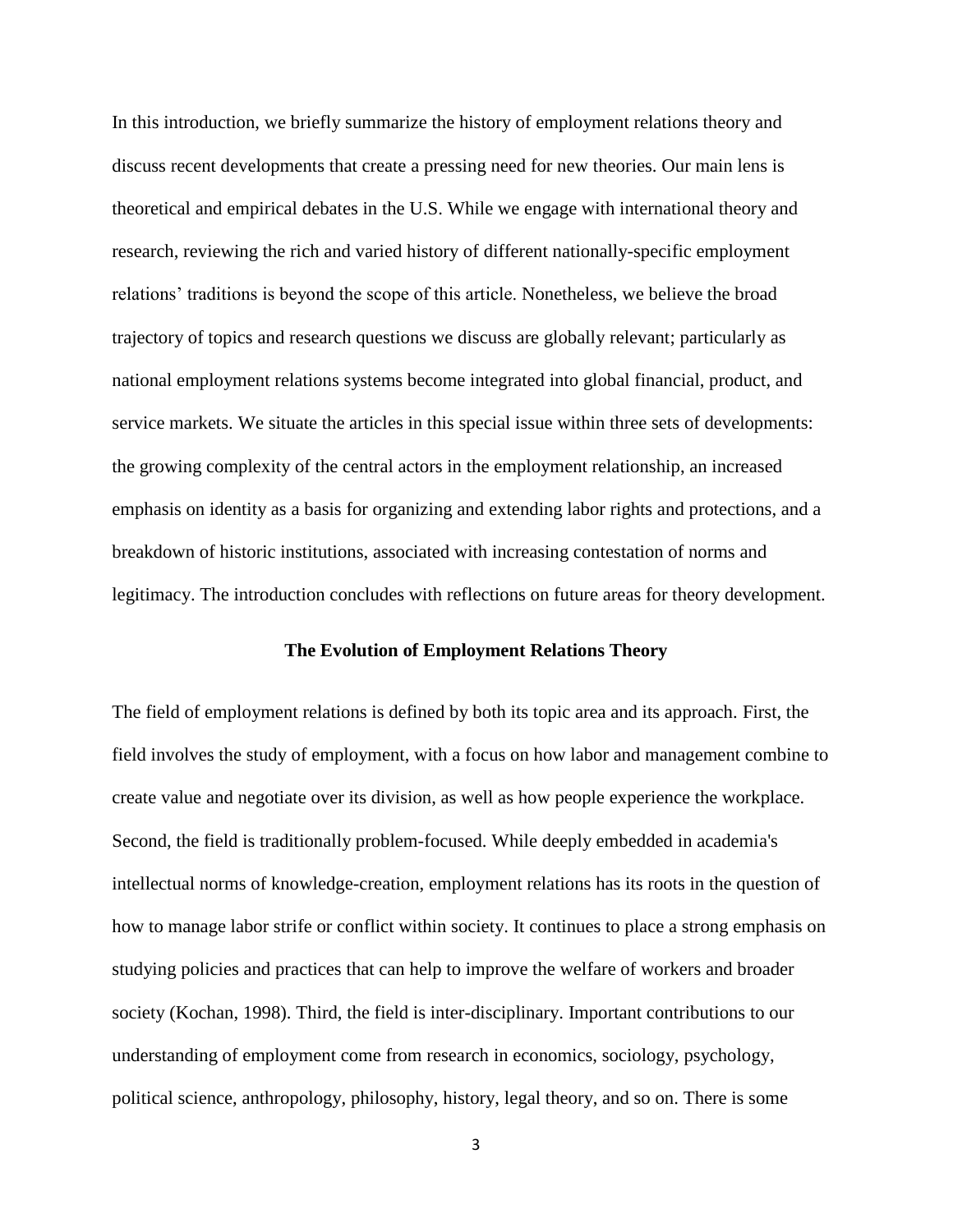degree of overlap and exchange between employment relations and the inter-disciplinary human resource management and organizational behavior fields. Employment relations research, however, more often combines different theoretical lenses and places a stronger emphasis on the institutional and industry context of workplace policies.

These characteristics help to shape the nature of theory in employment relations. The focus on understanding workplace outcomes means that employment relations scholars typically seek to develop "middle range" theories that deal with particular phenomena, rather than to establish more universalistic propositions. The interdisciplinary nature of employment relations has fostered cross-level theorizing, which attends to the way that individual workers and employers are embedded within companies and unions, which are themselves strongly influenced by customers and competitors and subject to regulatory and political pressures enacted by states and supra-states. Although the exact scope of employment relations theorizing is contested, the resulting theories have often covered topics such as the determination of pay and conditions, the impact of employment relations institutions on performance and worker well-being, and the organization and representation of labor.

#### **Classical Industrial Relations Theory (1890s to 1980s)**

Questions of labor and its relations have long been central to the study of political economy, from Adam Smith's analysis of the division of labor to Karl Marx's theorization of the relationship between labor and capital. These and other scholars developed frameworks to explain the institutional and social evolution of employment within capitalist economies. The foundation of what is generally considered classical industrial relations theory, however,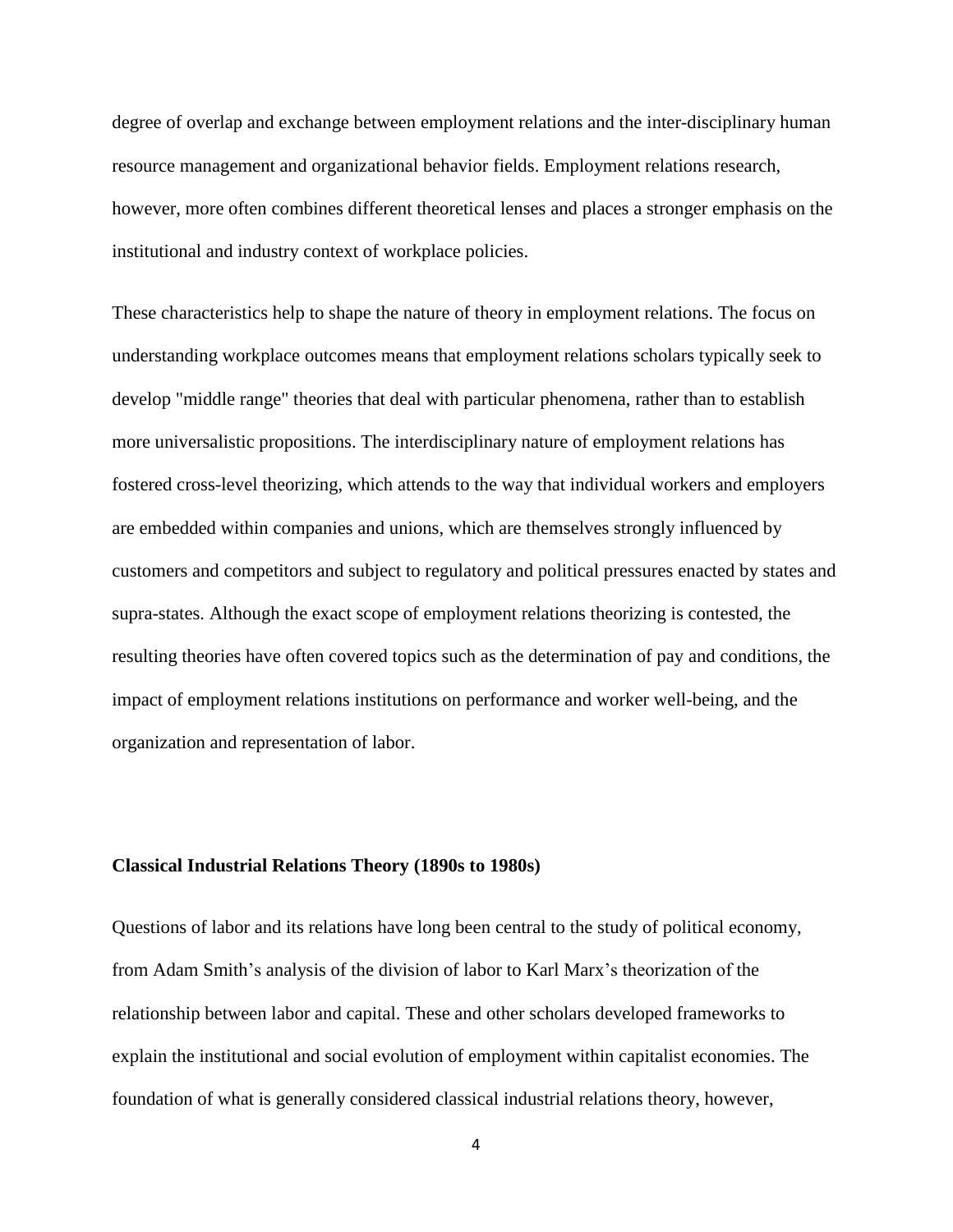occurred at the outset of the twentieth century, led by John R. Commons in the United States and Sidney and Beatrice Webb in the United Kingdom. Commons (1909) theorized that the institutions of labor and representation by unions expanded in response to the expansion of product markets due to advances in transportation technology. Commons also emphasized the role of public policy in regulating the labor market. During the same era, the Webbs (1897) developed their theories of the methods by which organized labor furthered its goals -- through collective bargaining, legal enactment, and mutual insurance. These and subsequent industrial relations scholars developed an analysis of labor problems that provided an alternative both to the emphasis on unconstrained free markets in classical economic theory and to the rejection of the legitimacy of business interests in Marxist theory (Kaufman 1993).

The height of classical industrial relations theory's influence on public policy came in the midtwentieth century, during a period of expanded union representation, broad collective bargaining, and institutionalization of labor and management interests. The dominance of pluralistic industrial relations theory reached its height with the work of Dunlop (1958), who in *Industrial Relations Systems* posited a model of industrial relations based on stable collective bargaining and conflict resolution underpinned by a common normative framework. The acceptance of this framework by labor, employers, and government would bring stability to the system even in the absence of the formal tripartite institutions developed in many European countries. The confidence in the intellectual and policy primacy of this perspective was embodied in Kerr, Dunlop, Harbison, and Myer's *Industrialism and Industrial Man* (1960), which envisioned collective bargaining spreading world-wide as the foundation of stable industrial relations systems in industrialized countries.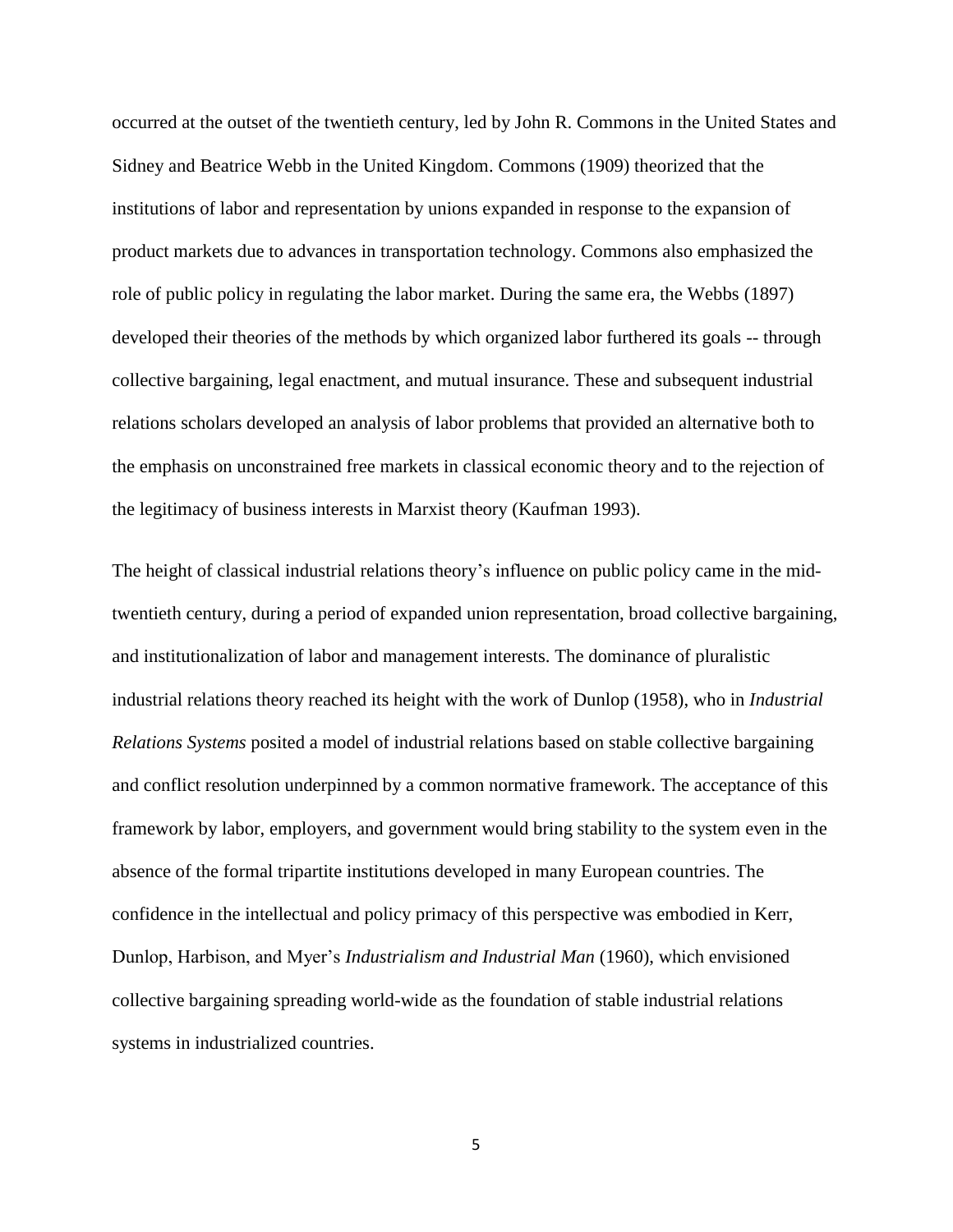These ideas were dominant in the field through the 1970s in the U.S. and in the U.K., with Flanders (1970) and other scholars further developing arguments that the reconciliation of conflicting labor and employer interests were central to industrial relations. At the same time, pluralism did not achieve complete disciplinary dominance, though, with important challenges coming from Marxist industrial relations theorists such as Hyman (1975) in the U.K. and related labor process (Braverman 1974) and critical (Stone 1974) theorists in the U.S.

Classical industrial relations theory faced a more fundamental challenge in the 1980s as stable systems of collective bargaining began to break down. In the U.S., empirical evidence of change mounted, with declining rates of union representation and collective bargaining coverage, disruption of stable bargaining relationships, shifting patterns of production, and a growing public policy hostility to labor interests. The field's reassessment of its founding paradigm reached an apotheosis in Kochan, Katz, and McKersie's classic 1986 work, *The Transformation of American Industrial Relations*. Their Transformation approach emphasized the importance of strategic choices of the parties at multiple levels of interaction. Employers had increasingly bypassed previously stable patterns of collective bargaining, demonstrating that the common normative framework posited by Dunlop no longer existed, if it ever really did. The transformation perspective also broke with previous theory by emphasizing the increasing role of employers as the dominant actors in industrial relations. This was not a normative but rather an analytical and empirically-based argument that industrial relations had moved away from a period of balanced labor and employer power, due to a systematic and structural decline in labor power.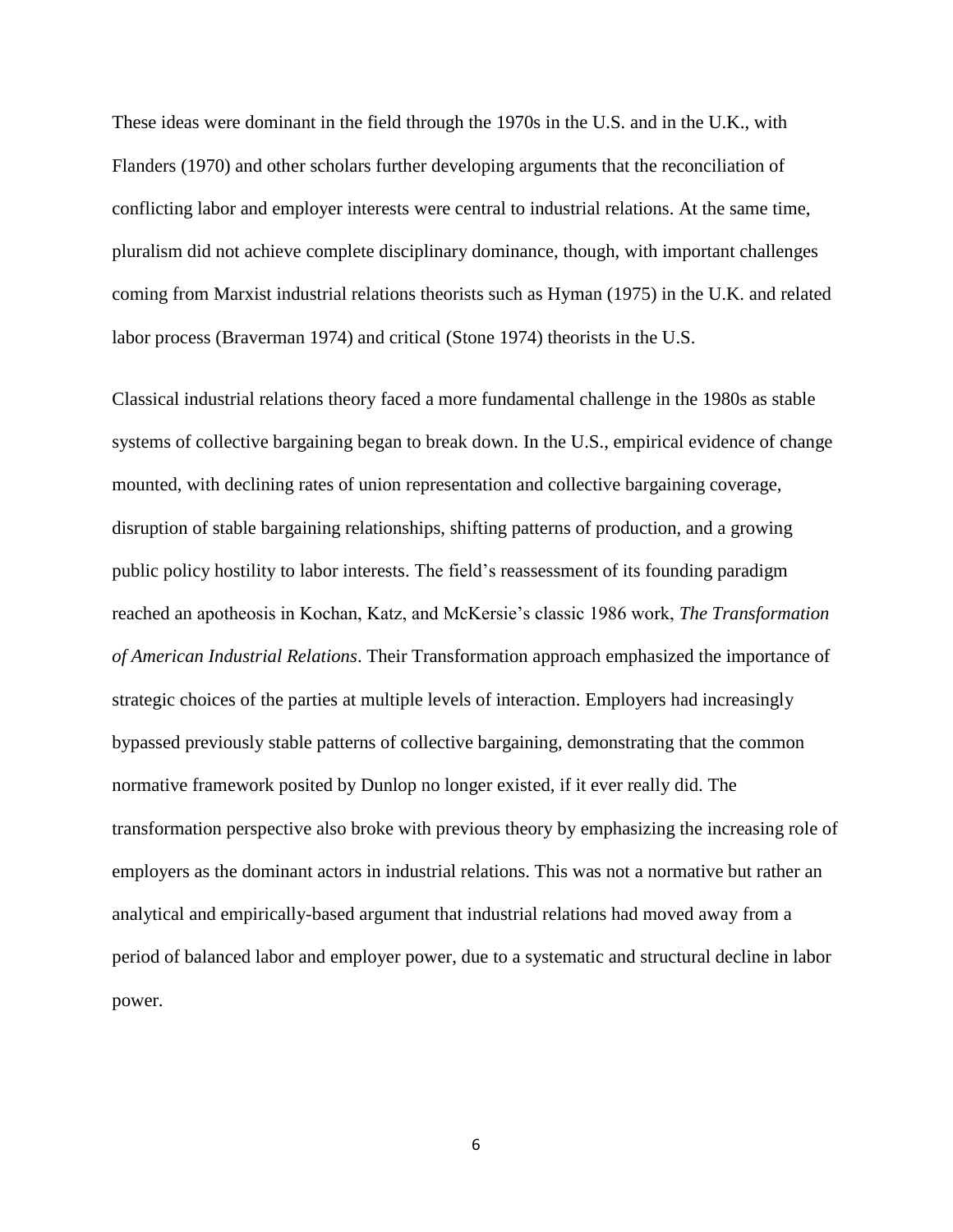#### **Post-Transformation Employment Relations Theory (1980s to early 2000s)**

Although transformation theory provoked much debate and criticism when it was first put forward, the trends it identified continued and became increasingly dominant. In subsequent years, the key question became less how to maintain the previous collective bargaining system and instead how to understand the changes that were occurring, and thus to construct a new agenda for policy and practice. This shift in focus is reflected in changing nomenclature in the field from 'industrial relations' to 'labor and employment relations', along with aspirations to develop a more generally applicable body of employment relations theory for the present era. This special issue is an effort to contribute to this project.

Two broad research streams developed between the 1980s and early 2000s. The first focused on understanding changing 'post-transformation' employer strategies. This research stream had a particular focus on how new approaches to work organization, human resource management and dispute resolution affected worker voice and distributive outcomes. The second stream focused on how unions could successfully organize and mobilize the workforce at a time of declining institutional power and growing employer opposition. The central concern in this stream was the future of the labor movement; particularly its capacity to 'revitalize' and serve as an effective source of countervailing power in the employment relationship. While many of the same researchers contributed to both streams, each placed a different analytical focus on employer or labor strategies and actions. Both streams also continued to develop through an ongoing debate between pluralist and radical or critical perspectives.

### *Production models, high performance work systems, labor market segmentation*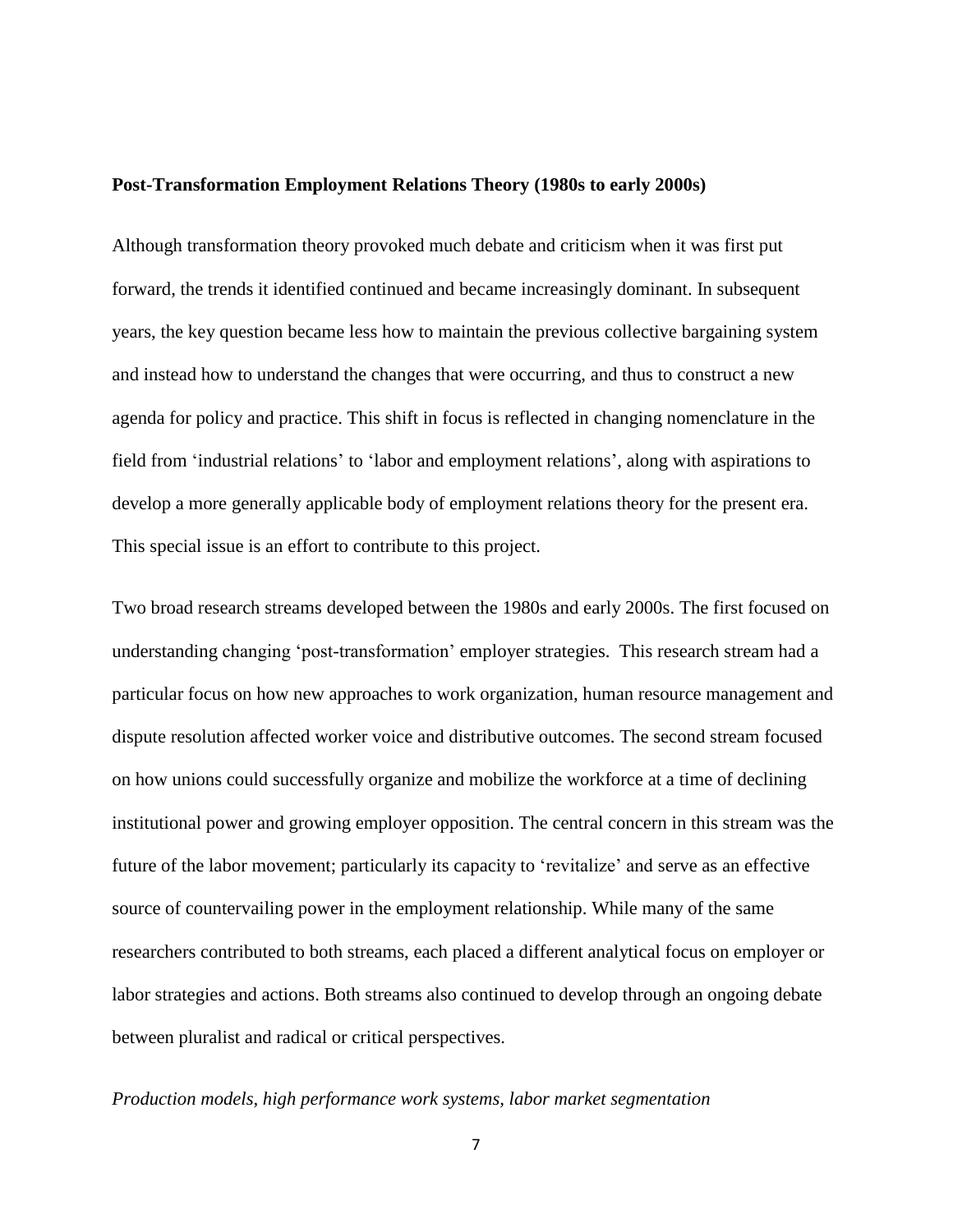Much research on new production models and high performance work systems grew out of the pluralist industrial relations tradition and the transformation approach. The central focus remained on labor-management interaction within industries, firms, and workplaces. However, the focus shifted to how these actors were adjusting to changing technology and work organization, as the declining competitiveness of mass production led employers to experiment with alternative practices . Research on lean production in Japan, flexible specialization in Italy, socio-technical systems in Sweden, and diversified quality production in Germany became references in a growing literature on the institutional foundations of national production models (Berger and Dore 1996) or employment systems (Marsden 1999).

A key theoretical concern was the role of institutions in generating both efficiencies and mutual gains. Scholars argued that certain institutional arrangements achieved these gains through encouraging collective employee voice in production and problem-solving (Freeman and Medoff 1984), while more removing conflict over pay and benefits to industry or national-level. Research by Helper (1991) and Sako (1992) demonstrated that coordinating institutions in countries with strong unions, like Germany and Japan, encouraged more trust-based relations between firms and their suppliers compared to the more market-oriented U.S. and U.K., improving performance and quality. This trust extended to labor relations, where commitments to job security and institutionally secure unions served as "productive constraints" on firms, encouraging them to invest in employment models that invested in skills and secured employee cooperation (Streeck 1991; Turner 1991).

In the U.S. and U.K., research focused on "new" teamwork and employee involvement models initially inspired or copied from international best practices. Appelbaum and Batt (1994) identified two models of high performance work systems in the U.S., which they referred to as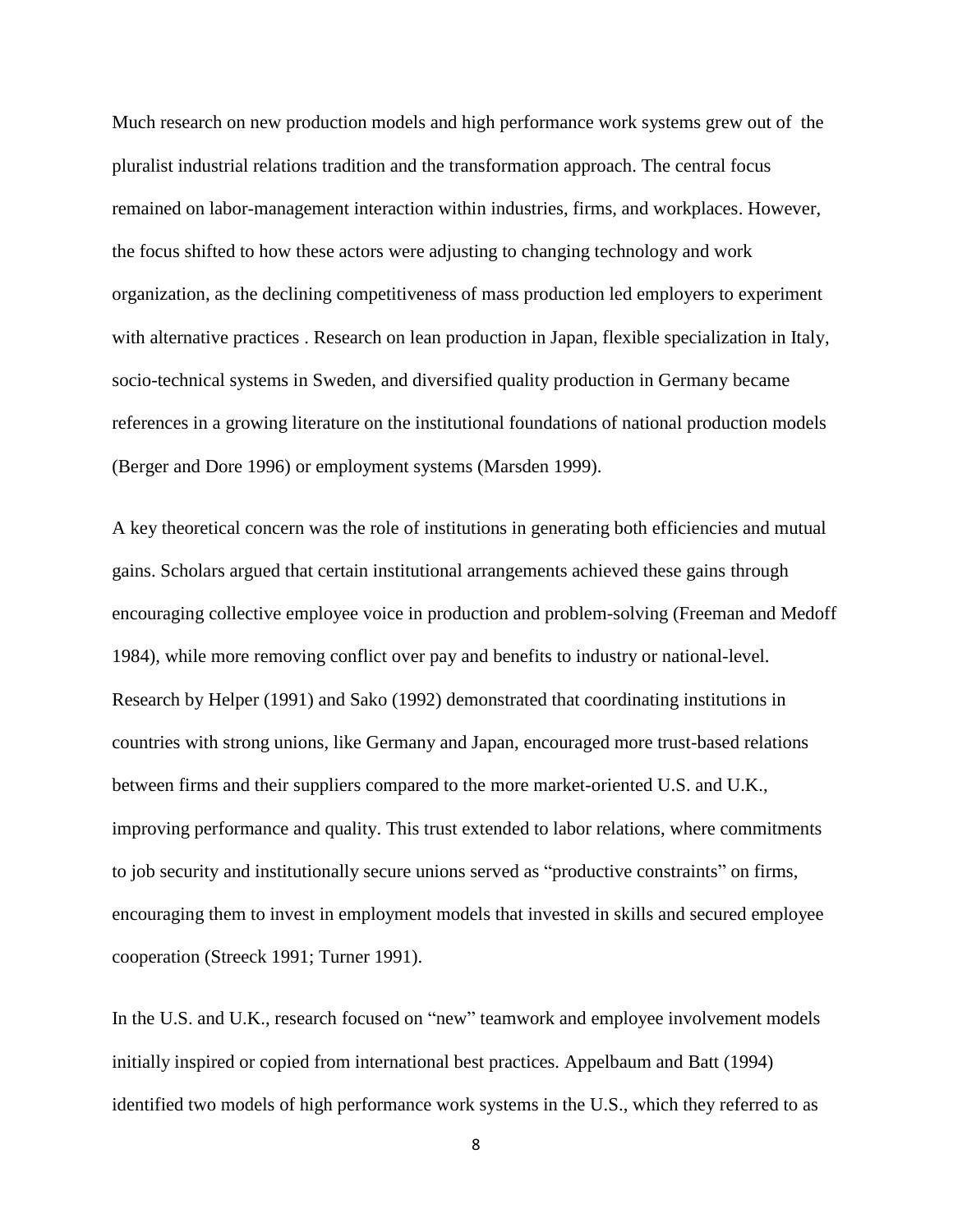American versions of Japanese-style lean production and Swedish-inspired team production. The team model was adopted most often in unionized firms and was associated with more significant mutual gains for workers. There was a great deal of optimism among U.S. industrial relations scholars that discretion-based work restructuring would provide a vehicle for stronger labormanagement partnerships, while demonstrating the benefits of employee voice for both employers and workers. Researchers found that high performance work systems were associated with performance improvements and higher job satisfaction in a range of unionized workplaces and industries, including manufacturing (Appelbaum et al. 2001), steel (Arthur 1992), autos (Macduffie 1995), telecommunications (Batt 1999), and health care (Eaton 2000). Some researchers pointed more directly to the role of labor's power resources in the success of these partnerships and initiatives. For example, Frost (2000) argued that local union capabilities explained variation in unions' ability to collaborate with management over restructuring.

Critical industrial relations scholars, grounded in Marxist sociology and labor process theory, objected to these researchers' focus on mutual gains. Instead, they argued, lean production and high performance work systems were intensifying work and often lacking in (or undermining) more democratic participation structures (Godard and Delaney 2000). Parker and Slaughter (1988) developed an early argument against partnership over teamwork in the auto industry, while Graham's (1995) ethnography of working at Subaru-Isuzu described the intense conditions, insecurity, and lack of voice in a non-union (if 'lean') Japanese auto factory.

Meanwhile, survey research found that only a minority of U.S. firms adopted high performance practices (Osterman 2000), while many prominent partnership cases failed in the face of restructuring pressures in the 2000s. Cappelli (1998) described a "new deal at work" in the U.S. characterized by the marketization of employment relations within organizations, challenging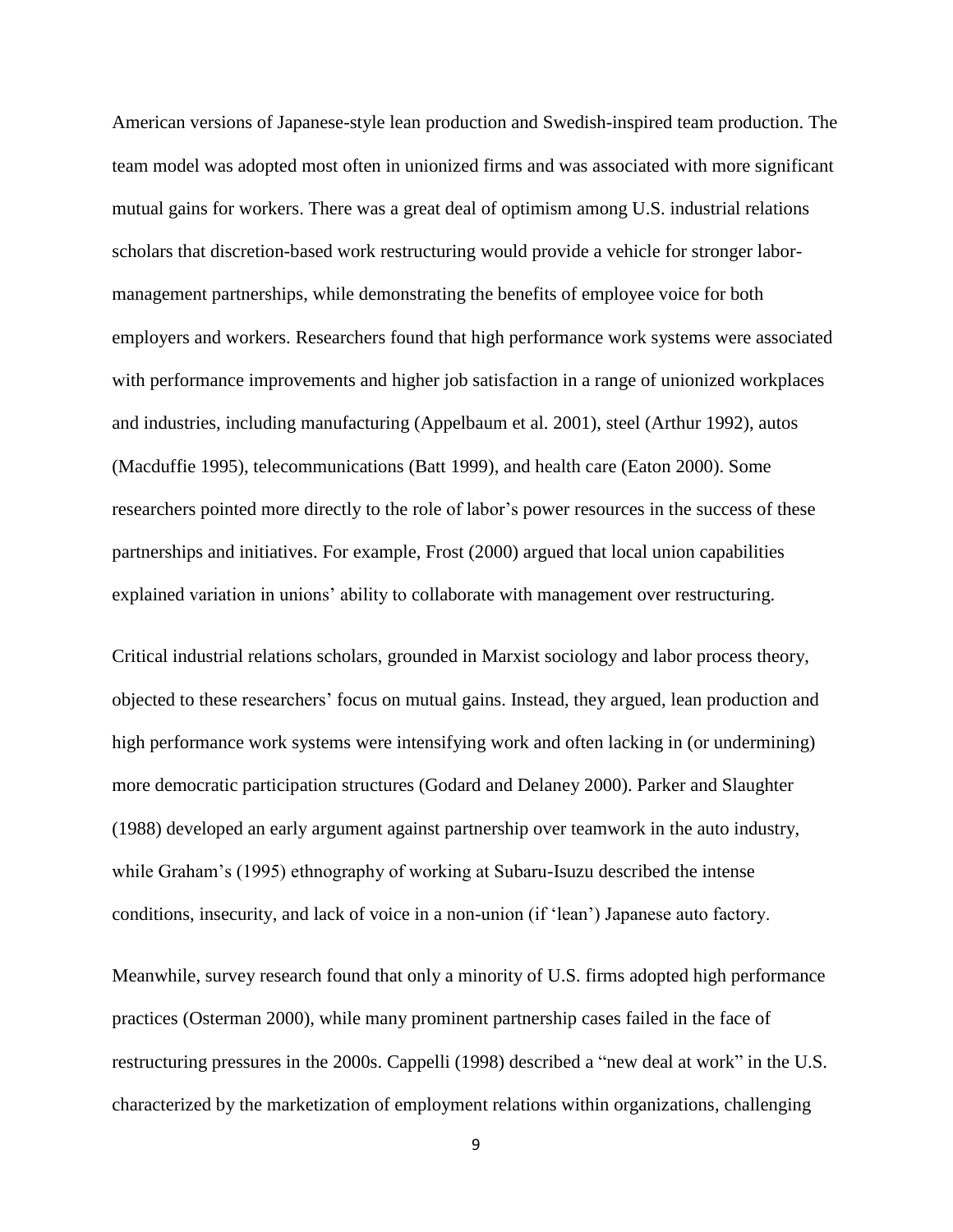optimistic predictions that employers would provide job security and career development in exchange for employee participation and commitment. Colvin (2003) documented the widespread adoption of dispute resolution procedures in non-union workplaces, aimed at displacing union voice and binding workers to mandatory arbitration. Together, this seemed to bear out the predictions of comparative scholars (e.g. Turner 1991) that the U.S.'s weak industrial relations system and escalating employer opposition would undermine negotiated adjustment to changing markets. It also laid the groundwork for the widespread embrace of Hall and Soskice's (2001) Varieties of Capitalism framework, which argued that employers' strategic choices were structured by complementary institutional systems. These institutions encouraged market-based coordination in liberal market economies like the U.S. and non-market coordination in coordinated market economies like Germany and Japan. Seen in this light, the failure of U.S. employers to realize the promise of mutual gains bargaining could be attributed to their more fragmented and weak industrial relations, training, and corporate governance institutions, which supplied competitive advantage in markets requiring rapid innovation, labor market flexibility, and quick access to finance.

A second line of critique focused on the dynamics of labor market segmentation, considering which groups of workers benefited (and which were excluded) from collective bargaining, partnerships, and high performance work systems. This literature had deep roots in institutional economics, which argued that internal labor markets secured the loyalty and effort of core workers, while a periphery divided by race, sex, educational credentials, and industry segment bore the brunt of market instability (Doeringer and Piore 1985). Milkman's (1987) study of the evolution and function of sex based job segregation in the U.S. during and after WWII and Rubery's (1988) study of the impact of recession on women's employment in Europe were early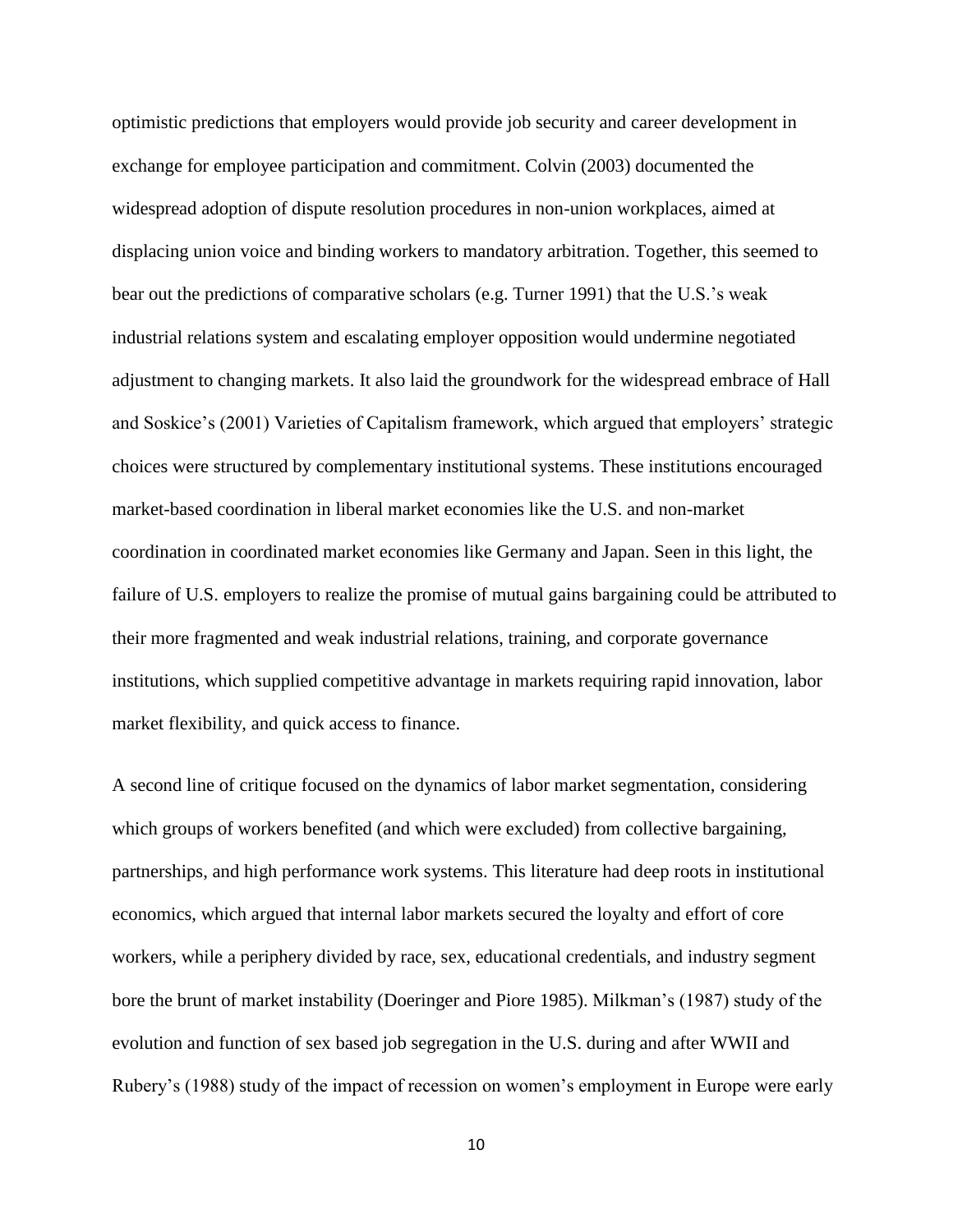examples of research analyzing the intersection between labor market regulation, systematic discrimination, and unequal employment outcomes. Scholars built on these insights in research on non-standard (temporary and part-time) work (Kalleberg 2000). These "irregular" forms of employment expanded along with new production models in most wealthy economies and disproportionately impacted women, migrant workers, and racial or ethnic minorities (O'Reilly and Fagan 1998; Vosko 2000).

#### *Union revitalization, mobilization, and new social movements*

A second stream of research that developed between the late 1990s and early 2000s focused more directly on how unions could successfully organize and mobilize workers under more challenging conditions of employer hostility and union decline. This is often described as the "union revitalization" literature.

Industrial relations theorists have long been interested in unions' strategies for protecting themselves from the "competitive menace" associated with the extension of markets (Commons 1909). Pluralists had often seen those strategies within the context of potential synergies between labor and management interests, and thus to focus on labor-management partnership. Union revitalization research, though, focused more squarely on conditions for effective organizing and mobilization aimed at building labor power. One influential contribution by Kelly (1998:1) drew on social movement and long wave theories to argue that the labor movement was "on the threshold of resurgence" based on mobilization in response to accumulated injustice and to a long period of state and employer counter-mobilization. Another was Voss and Sherman's (2000) analysis of why some U.S. labor unions were successfully transforming themselves from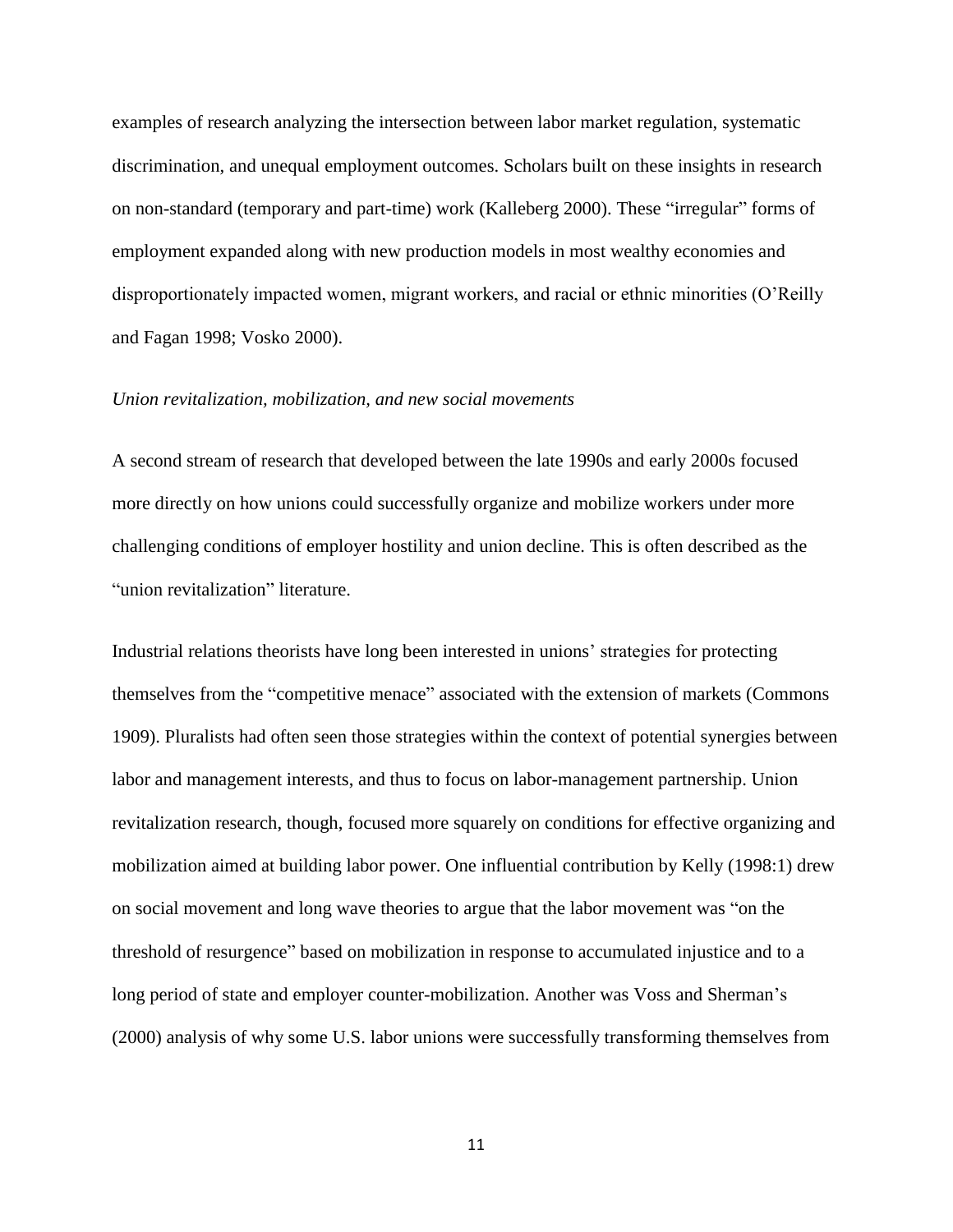bureaucratic to social movement organizations, which they attributed to crisis conditions, activist leadership, and union support.

Although union membership was declining in most countries during this period, the revitalization literature focused most centrally on developments in the U.S., where union decline was so severe that increasing mobilization was seen as a prerequisite for rebuilding a functioning collective bargaining system and reasserting worker voice. In their comparison of union renewal strategies across North America and Europe, Frege and Kelly (2004) argued that unions in liberal countries like the U.S. had the most to gain from organizing, coalition-building, and political action because they faced such a hostile context. Levi (2003) argued that to achieve the kind of institutional power supportive of partnership and voice in Europe, American labor had to first become a social movement, based on intensified organizing, internal democratization, and mobilizing to effectively build countervailing power in the U.S. political system.

A range of studies focused on examples of successful campaigns, published in edited books with optimistic titles like *Organizing to Win* (Bronfenbrenner et al. 1998) and *Rebuilding Labor* (Milkman and Voss 2004). Many of these cases, like SEIU's Justice for Janitors campaign, centered on labor coalitions within neighborhoods and cities, coordinated campaigns against employers, and organizing within migrant communities or communities of color (Erickson et al. 2002). Empirical studies mapped out the combination of tactics that helped counter employer power, organize new workplaces, and win concrete battles (Johnston 1994). These new tactics were not adopted comprehensively across the U.S. labor movement; and did not halt the decline in union membership. Indeed, Fantasia (1988: 23) argued that though U.S. workers were developing "cultures of solidarity" on the shop floor during this period, these mobilization efforts were often "fragile, fragmentary, and defensive" in a largely hostile institutional environment. At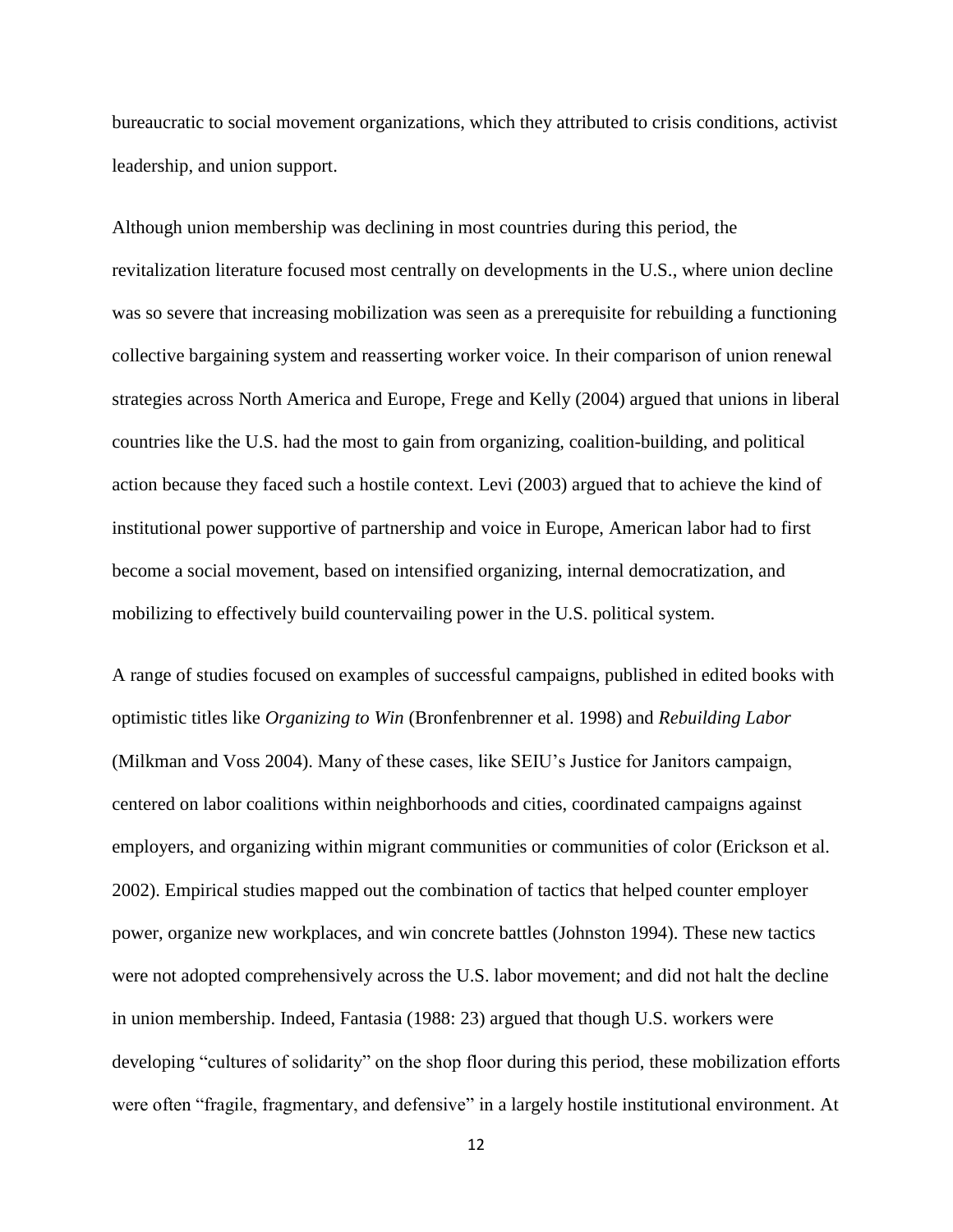the same time, these studies demonstrated the need for unions to look beyond their traditional core membership in the face of widespread employer resistance to union organizing, and also highlighted the substantial challenges to doing so.

#### **The Need for New Perspectives**

Researchers' responses to changes in employment from the 1980s to the early 2000s were often shaped by a continuing commitment to pluralistic employment relations. There was wide-spread recognition that employer power was growing relative to that of labor, and traditional institutions were breaking down. At the same time, mutual gains appeared to still be possible given the right set of coordinating institutions. Researchers could point to examples like Germany and Sweden where unions retained more of their past institutional power, as well as to positive cases of labor management partnership in more liberal Anglo-American economies (O'Brady 2020). Such optimism has become more difficult to sustain as labor's power has continued to decline relative to that of employers, states have begun to lose their traditional capacity to regulate employment relations, and the vestiges of normative consensus among employment relations actors have further broken down. The need for new theories is becoming increasingly evident.

Indeed, because employment relations theories are middle range theories, they are particularly context dependent. Pluralistic models of employment relations were based on a specific context, one in which there was a clear definition of the main 'actors' of employment relations – unions, employers, and governments or states – pursuing their interests through more or less stable sets of formal institutions. Employment today often takes place in a very different context. First, employment relations actors are more complex, challenging traditional forms of regulation and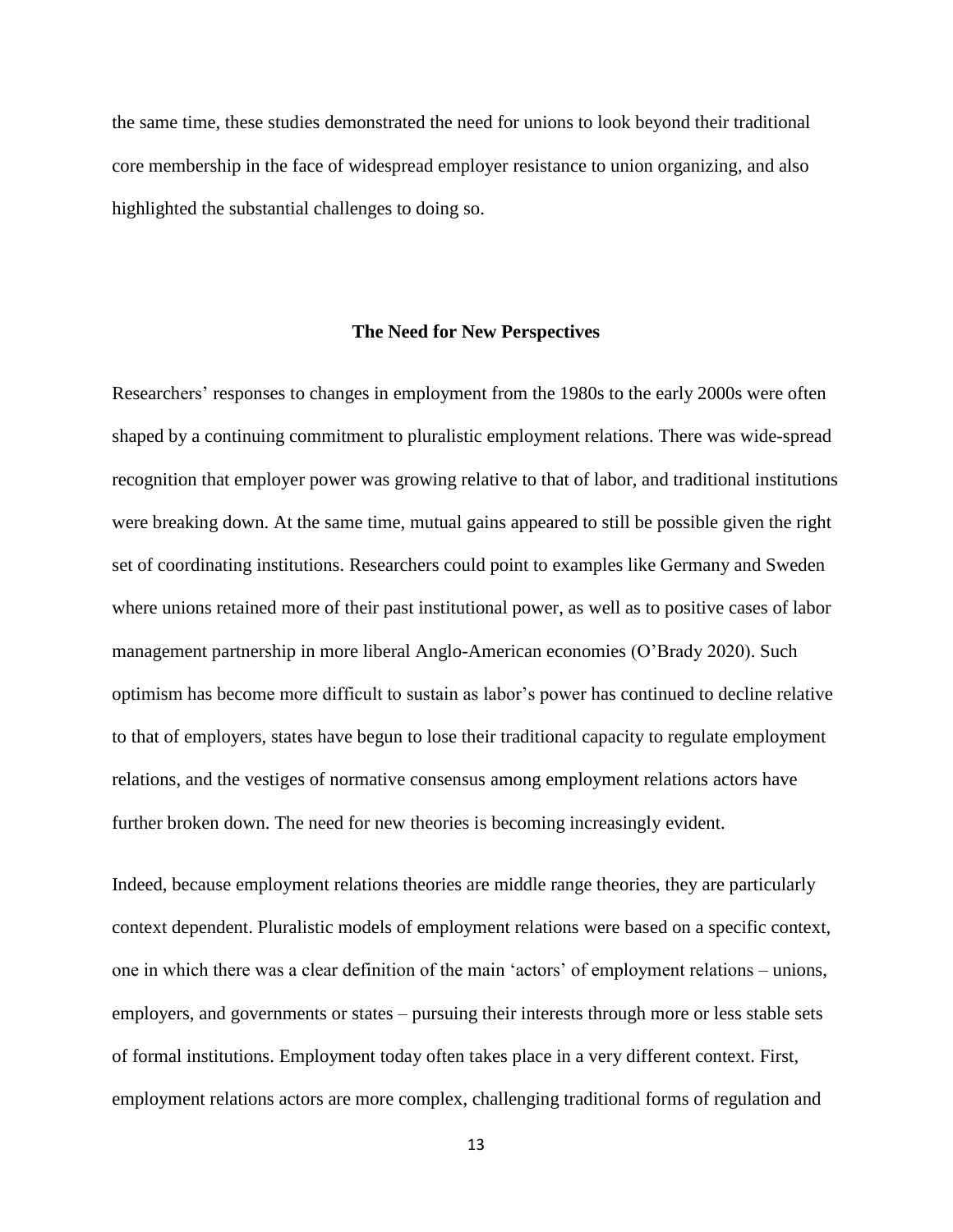bargaining. Second, identity and identification have become more prominent (or recognized) factors in both the employment relationship and social and labor movements, changing the effectiveness of traditional tactics for mobilizing workers and securing mutual gains. Third, the weakening of formal institutions has led to the increased importance of norms and legitimacy as a constraint on employer action and a mobilizing tool. Below we describe these changes and the efforts of employment relations scholars to address them with new theory development.

## **Growing Complexity of Actors**

Industrial relations theory long recognized that labor, employers, and the state were not unitary actors, and that differences within each of those groups could shape employment outcomes. Recent changes in capital, product, and labor markets, however, have led to increased fragmentation within those groups. An important direction for new theory is therefore developing new conceptual tools to analyze the changing interests of and interactions among this more complex constellation of actors.

## *The Decline of Organized Labor*

Union density and bargaining coverage continued to decline in the Global North into the 2010s, including in once well-organized northern Europe, despite many unions' embrace of revitalization strategies. As a consequence, unions, and even the threat of unionization, play almost no role in setting employment conditions across large swathes of many economies. This decline requires new ways of understanding the role of labor in shaping employment in those settings where workers lack organized voice.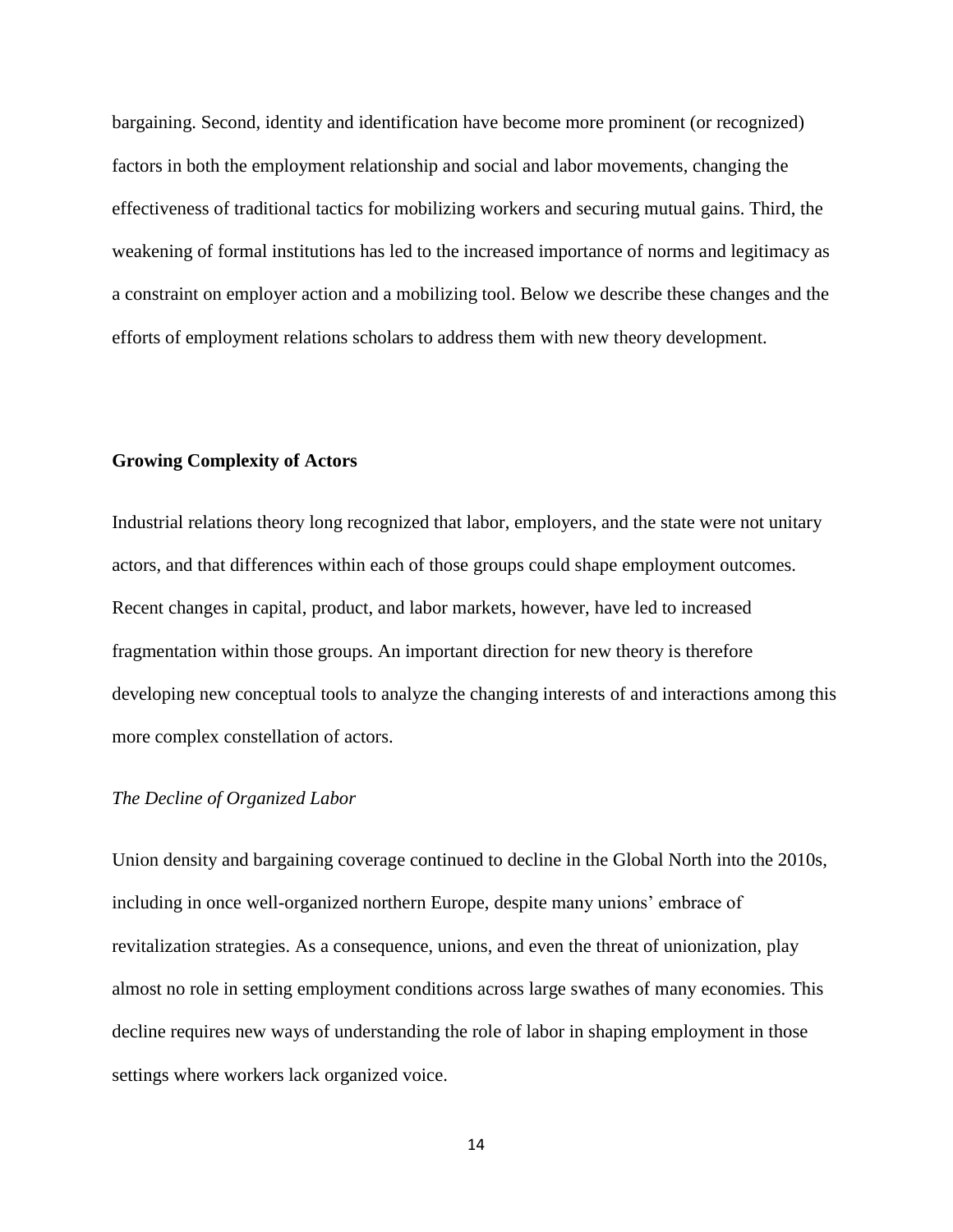Some employment relations scholars have responded by doubling down on the focus on employer agency that developed during the "post-Transformation" 1990s. Hence, an important stream of work has examined nonunion employee representation plans (Kaufman and Taras 2016) and conflict resolution procedures (Colvin 2003; Lipsky, Seeber, and Fincher 2003), showing that, particularly in the U.S., nonunion voice and dispute resolution institutions have expanded as collective bargaining and union representation have declined (Behrens et al. 2020; Colvin 2012). Avgar's (2021) contribution to this special issue showcases the value of exploring employers' strategic decisions, as he examines whether and how employers adopt different mechanisms for workers to express voice and resolve or manage conflicts, depending on the constraints that they face. He develops a typology of nonunion voice and dispute resolution configurations, in which the decision concerning how to combine the two represents a relational exchange between employers and their workers. An important implication is that both worker voice and dispute resolution have often become gifts from the employer rather than standard institutional features of the employment relationship.

As Avgar illustrates, the primacy of employer strategies does not mean that worker interests drop out of decision-making altogether, but rather that they become expressed in different ways. Employer behavior is still constrained by the threat of worker exit, as well as the need to retain broader social legitimacy that we discuss below. However, strategic decision-making within such constraints is unlikely to deliver the same outcomes as traditional bargaining (Freeman and Lazear 1994). Research has tied union decline in the US to various changes in the terms of employment, including growing wage inequality within industries (Western and Rosenfeld 2011), a decrease in the use of defined benefit pension plans (Cobb 2015), and a decline in longterm employment relationships (Bidwell 2013). As we discuss below, researchers are making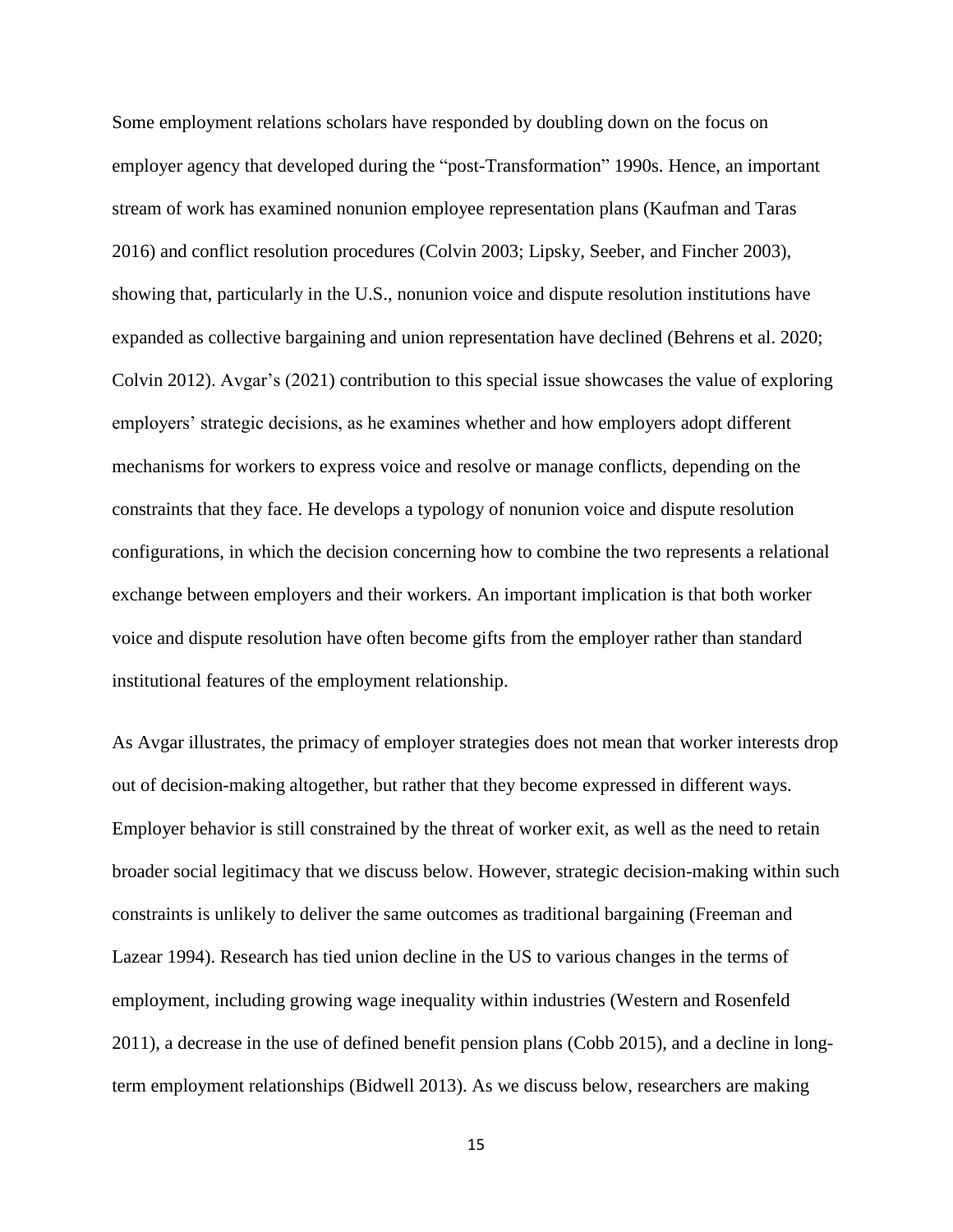useful headway in understanding the constraints under which employers operate, as well as changing opportunities or incentives for escaping those constraints. Analyzing the reasons why employers adopt different strategic responses to those constraints and opportunities is one promising approach to employment relations research.

#### *The Fissuring of the Modern Employer*

If the decline of organized labor suggests the need to focus on employers' strategic choices, changes in industrial organization challenge the assumption that workers have one employer who sets conditions for them. In particular, researchers are grappling with two dimensions of organizational change that complicate our capacity to understand employer strategy.

The first dimension is vertical disintegration, or "the emergence of new intermediate markets that divide a previously integrated production process" (Jacobides 2005: 465). Weil (2014) more recently coined the term "workplace fissuring" to describe the process of splitting off formerly internal functions and moving them to subcontractors, franchisees, service vendors, temporary staffing agencies, and independent contractors. This has led to the explosive growth of global value chains or production networks, with offshoring to tiered subcontractors, as well as dramatic expansion of "domestic" outsourcing to other firms within the same country. This fissuring has not only affected "ancillary services," such as call centers or cleaning, catering, and security that are performed on site; but also core functions, such as emergency rooms in hospitals. Advances in algorithmic management are facilitating further fissuring of service work to dispersed freelance contracts in the expanding gig economy, and allowing the offshoring of programming and data analysis tasks using online labor platforms (Wood et al. 2019; Cameron 2020).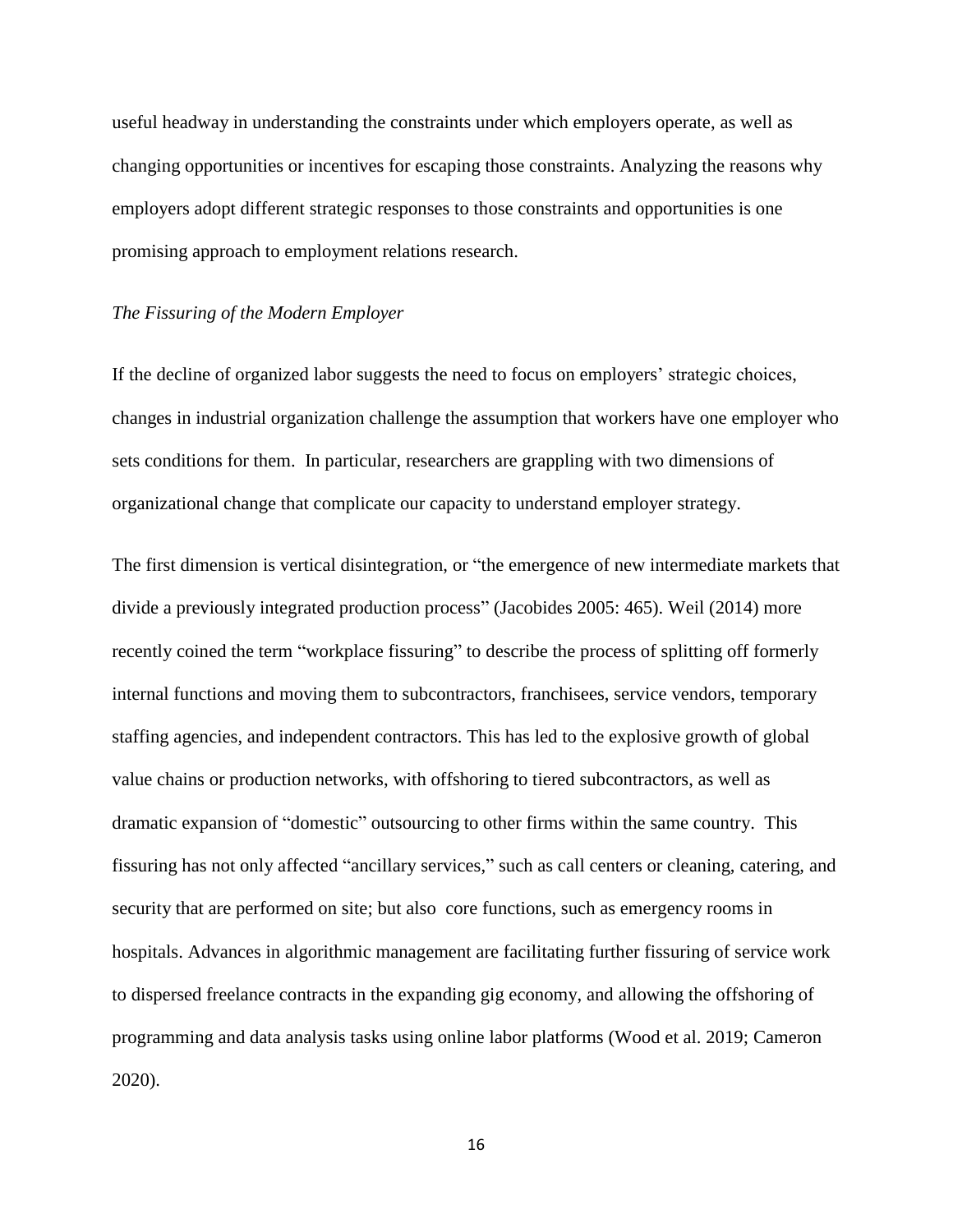Vertical disintegration changes employment relationships in a number of ways. First, it introduces multiple organizations into the process of determining employment conditions. For example, a fast food worker may be formally employed by a franchisee, but the franchisor often requires franchisees' adherence to its training procedures, work processes, and scheduling algorithms (Weil 2014: 122-124). The brand owners' strategic decisions also may indirectly shape pay through their effects on the franchisees' margins. Analytically, this fissuring therefore complicates the process of understanding which actors are most relevant in determining working conditions. Moreover, interactions between the corporate entities at different points of the value chain as different firms seek larger slices of the value created begin to impact conditions for employees. Fissuring also creates legal and practical challenges for workers seeking to shape those conditions or seek collective representation. The result is to move otherwise social and organizational processes for setting pay and conditions into markets organized across firms and their subcontractors, vendors, or franchisees (Greer and Doellgast 2017). Research has found that the outcome is often growing inequality and downward pressure on pay and conditions, particularly for lower paid or skilled workers (Bernhardt, Batt, Houseman, and Appelbaum 2016; Cobb and Lin 2017; Goldschmidt and Schmieder 2017).

A second consequence of vertical disintegration is to create new opportunities for employers to engage in regulatory arbitrage. Offshoring or relocation of production in global value chains allows firms to shift employment to the most welcoming regulatory regime. Even within a country, employers can engage in regulatory arbitrage by shifting work from one region to another, or from employees to independent contractors or posted workers who are subject to different regulatory regimes. Studies show how such outsourcing allows employers to move workers across the boundaries that demarcate collective agreements or union 'representation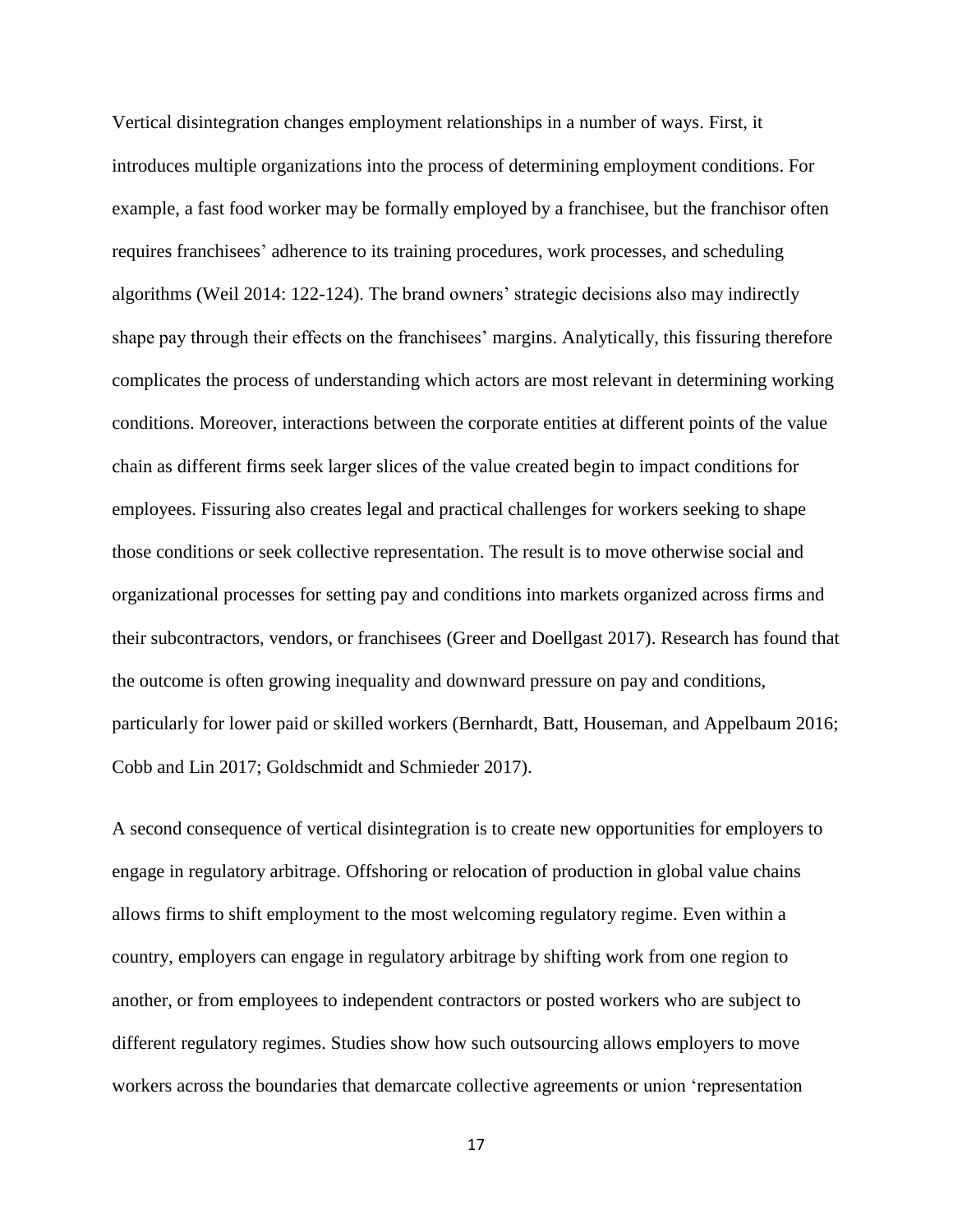domains' (Benassi, Doellgast, Sarmiento-Mirwaldt 2016), and exploit 'spaces of exception' where agreements or employment regulations do not apply (Wagner and Lillie 2014). Such behavior often creates downward pressure on pay and conditions and an increase in withinindustry inequality (Batt, Holman and Holtgrewe 2009; Gautié and Schmidt 2010; Grimshaw et al. 2015), particularly within highly unionized countries and industries (Doellgast 2012; Lee 2011).

A further dimension of organizational change has been the growing power of investors or capital in an industrial relations field that has traditionally focused on firms or employers. While employers have been increasingly prioritizing shareholder interests in the U.S. and U.K. since the 1980s, European countries have more recently liberalized financial markets and moved away from their traditions of stakeholder capitalism. The years since 2000 have also seen a growth in activist investors explicitly seeking to influence organizational policies. These investors are empowered by financialization, which promotes profit extraction rather than long-term growth and investment in employees (Appelbaum and Batt 2014; Cushen and Thompson 2016). The increasing influence of new activist financial actors, such as private equity and hedge fund investors, further challenges the idea of the employer as a unitary actor. Employment conditions are shaped not only by client firms in subcontracting chains, but also by investment funds that are legally and financially distinct from the employer of record.

There are a variety of ways that employment relations theory can adapt. One approach, taken by Riordan and Kowalski (2021) in this issue, is to examine how fissuring and other organizational changes shape how we understand conflict. They note that the introduction of greater organizational distance between the key actors in the employment relationship is likely to make it more difficult to resolve different interests in a mutually beneficial way. Their analysis predicts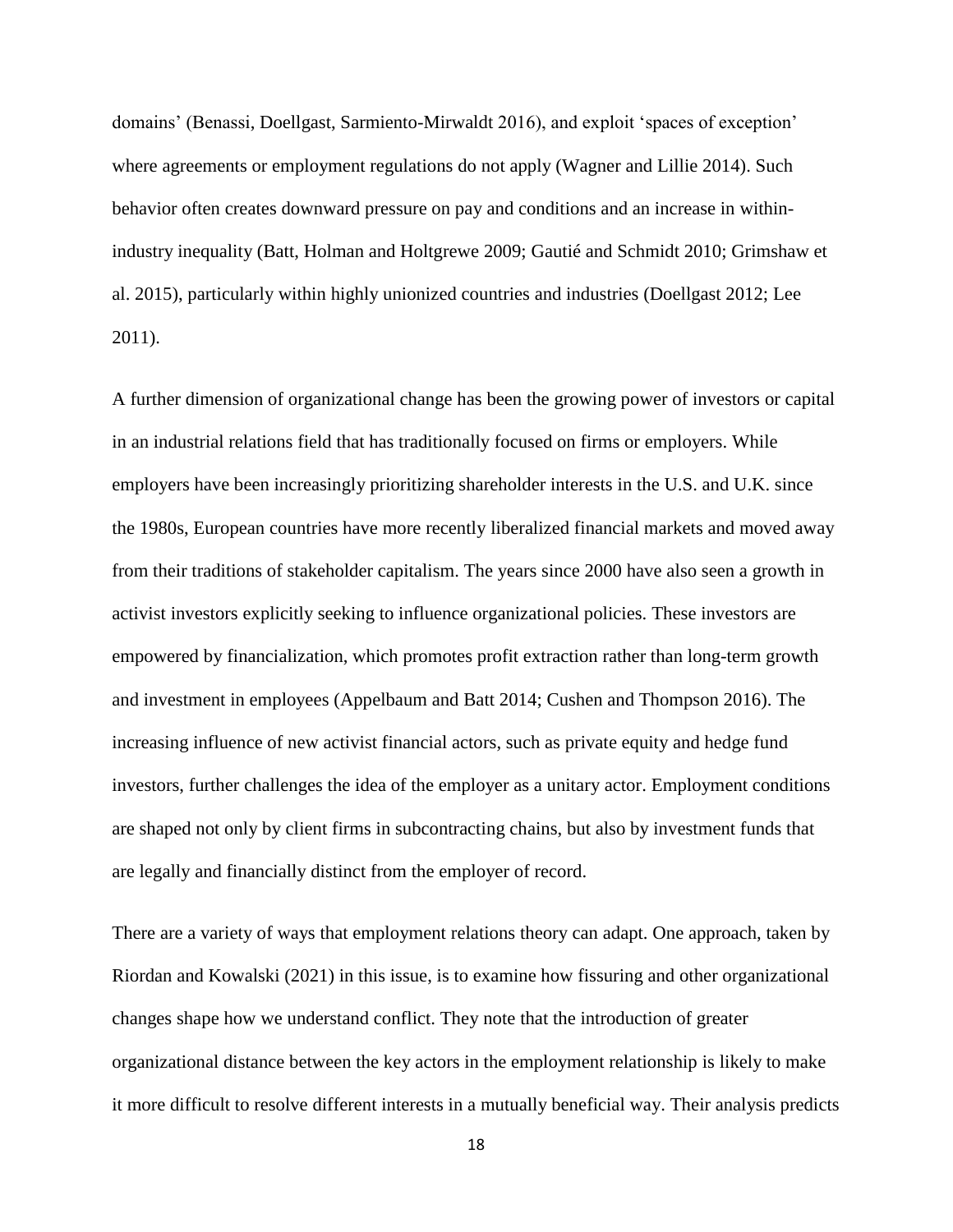that the result is likely to be higher levels of latent conflict within organizations that will be increasingly difficult to manage.

A second way in which theory can adapt to the more fragmented nature of employers is by analyzing the reasons for different decisions about employment contracts and forms. In this issue, Benassi and Kornelakis (2021) examine how employers engage in regulatory arbitrage around employment types. In principle, many jurisdictions have regulations to prevent employers from using outsourcing to escape employment regulations. Benassi and Kornelakis show that these regulations can shape employers' decisions about the kinds of contingent workers that they employ. They also argue that employers often circumvent these regulations through different mechanisms of "institutional toying", either by exploiting loopholes or simply misclassifying workers, and detail the knock-on effects on work-organization. Where employment relations theorists have traditionally expected that the organization of production determines employment conditions, they show how the relationship can work in reverse, as employers reorganize work in order to avoid classifying workers as employees.

A third, and related, response to the growing complexity of employers is to shift our unit of analysis from the individual employer to the entire value chain. This is the approach that Anner, Fischer-Daly, and Maffie (2021) adopt in their contribution to this issue. They suggest that we should consider the distinctive advantages to labor of bargaining at a network level, as workers face off against increasingly networked firms. They bring together several bodies of research, including studies of global value chains, workplace fissuring, and algorithmic management, to describe firms' own shift from hierarchies to networks. On the labor side, they analyze different approaches worker organizations take to building power in networked firms, arguing that the most effective strategies take the form of "network bargaining". This approach yields particular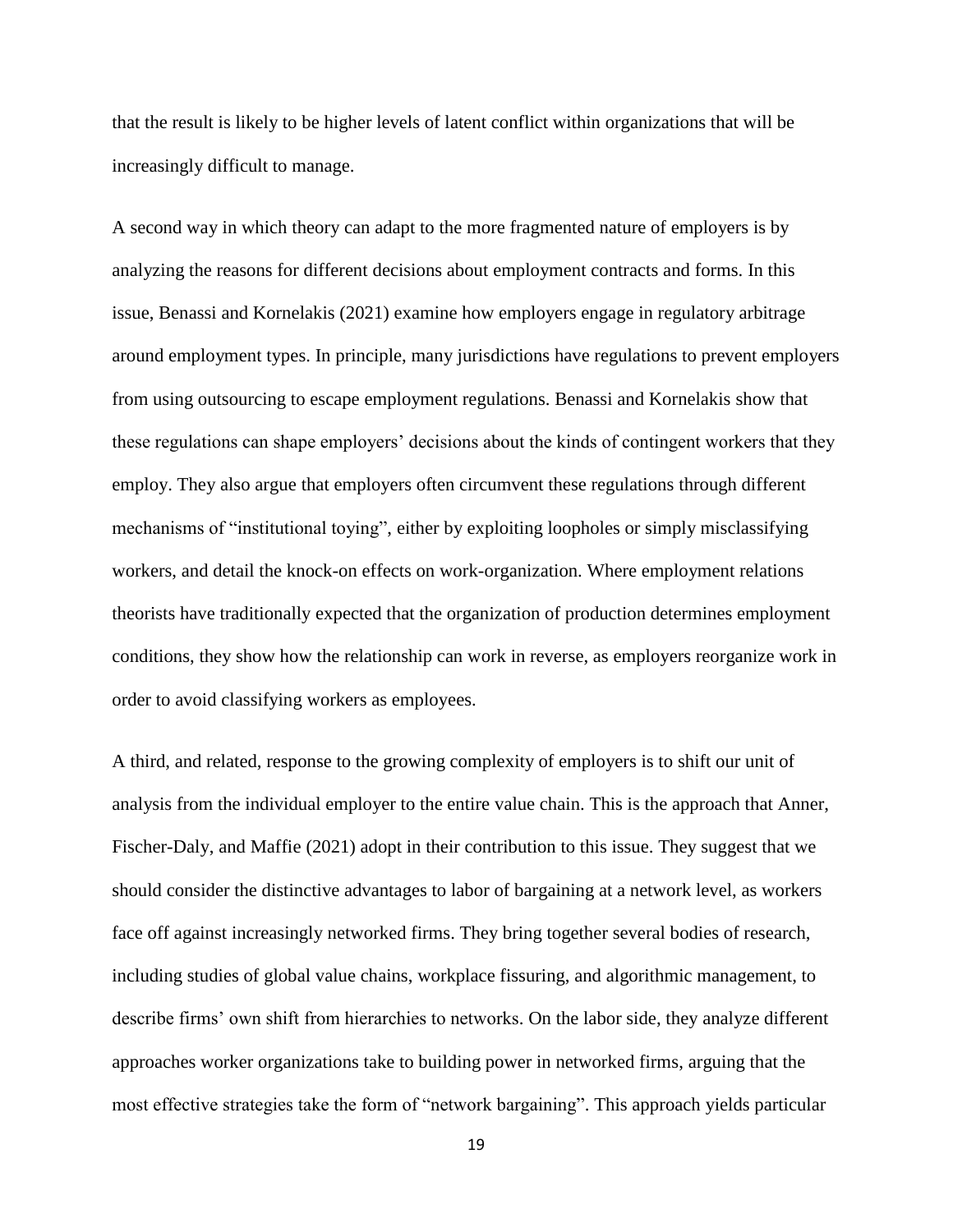returns in helping us to understand how labor groups and social activists can build effective responses to the challenges that organizational fragmentation creates. Their organizing framework is useful for categorizing diverse union strategies, ranging from transnational union campaigns (McCallum 2013; Brookes 2019) and global framework agreements (Helfen, Schüßler, and Stevis 2016) to local bargaining in MNC subsidiaries (Pulignano, Doerflinger, and De Franceschi 2016) and new forms of labor alliances and coalitions (Chun 2009; Donaghey and Reinecke 2018; Tapia 2019).

### *The Complex Role of the State*

The State's role in regulating employment has also changed in recent decades. Two trends are particularly salient. First, neoliberal policies have promoted market discipline over more protective institutions, strengthening employer power. These policies include reduced barriers to trade, deregulation of financial markets, and cutting government expenditures. A slew of labor market reforms have increased labor market commodification by weakening employment protections, reducing the generosity and duration of unemployment benefits, enacting 'work first' welfare to work policies (Greer, Breidahl, Knuth, and Larsen 2017), and rolling back such social entitlements as housing benefits and state pensions (McCarthy 2017). Policymakers have also weakened collective labor rights and bargaining structures (Colvin and Darbishire 2013), either through explicit regulatory reform, as in the U.K. and Germany, or, as in the U.S., by refusing to protect the right to organize from concerted employer resistance (Dubofsky 1994). In countries with authoritarian regimes, possibilities for contesting liberalization policies are further constrained by the weakness of basic rights to freedom of association (Cook 1996; Friedman 2014; Bishara 2018).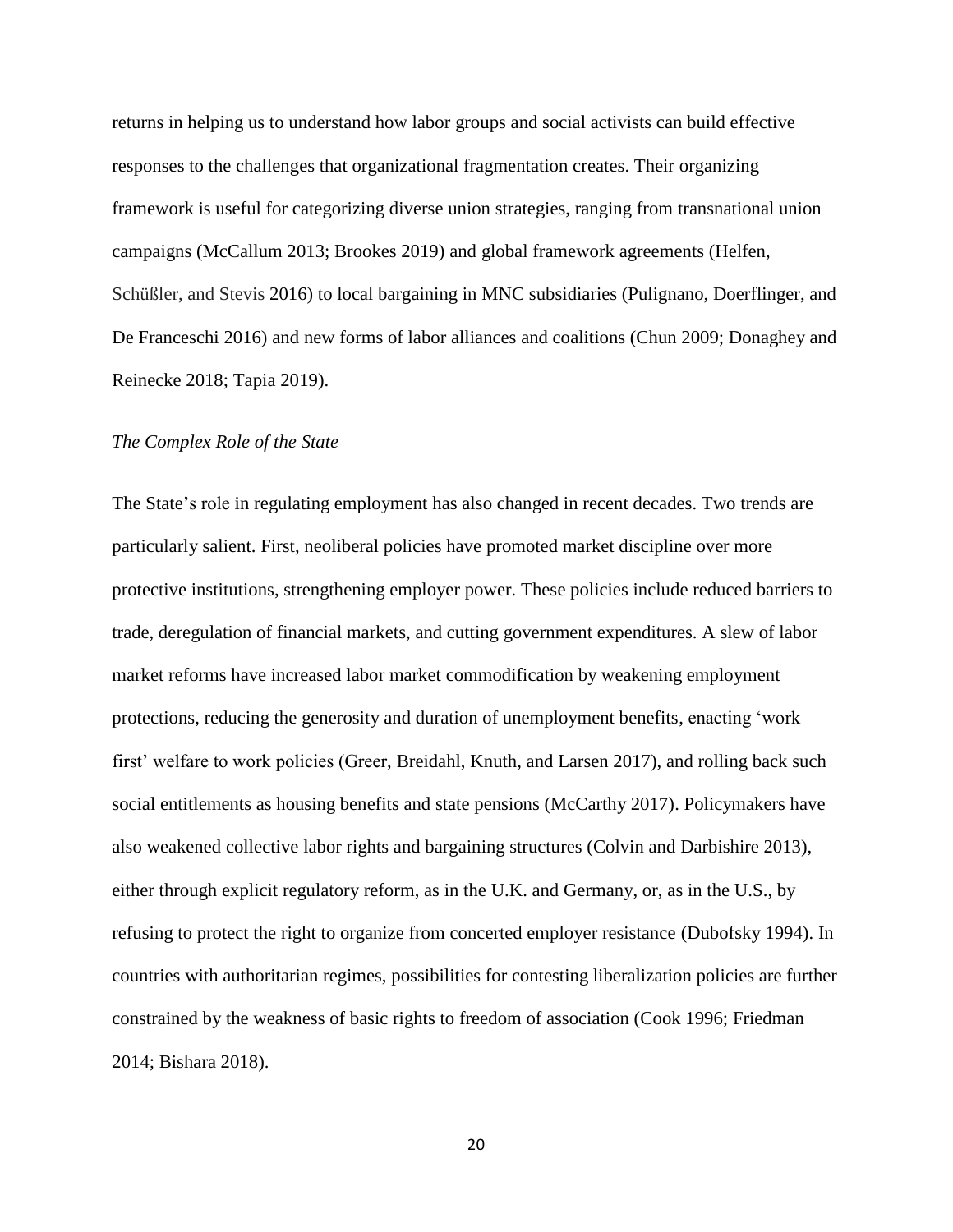A second set of changes involves the proliferation of different regulatory actors alongside the traditional nation state. As value chains have expanded globally, there have been more attempts to introduce cross-national regulation. International organizations, including multinational firms and NGOs, and institutions, such as the World Trade Organization and the European Commission, play an expanding role in a range of areas. They are involved in promoting global flows of goods, services, finance, and people; establishing the regulatory framework for these flows; and policing compliance with rules (Bellace 2014). Meanwhile, multinational firms have organized their own private regulation efforts, coordinating networks of organizations involved in standard setting and monitoring (Kuruvilla, Liu, Li, and Chen 2020).

Scholars have responded to these changes by deepening their analysis of the role of the state in employment relations, detailing how this role varies both across countries and over time. Indeed, as neoliberal doctrine seeks to downplay the the state's role in governing employment relationships, theorists evince a growing interest in understanding its role in reorganizing those relationships. Howell's (2021) contribution to this volume is a powerful exemplar of this approach. Building on regulation theory, he suggests that state action to liberalize industrial relations is underpinned by both the need to stabilize post-Fordist capitalist growth models (Baccaro and Howell 2017) and the changing configurations of class power associated with these models. Understanding how employment relations are evolving thus requires us to pay more attention to the broader dynamics of economic growth that shape state action.

Like Howell, Morgan and Hauptmeier's (2021) contribution to this volume also takes as a starting point neo-liberalism's impact on employment relations. However, where Howell sees a common trajectory to state action, rooted in the interests of capital, Morgan and Hauptmeier argue that cross-national differences in the social organization of ideas play a meaningful role in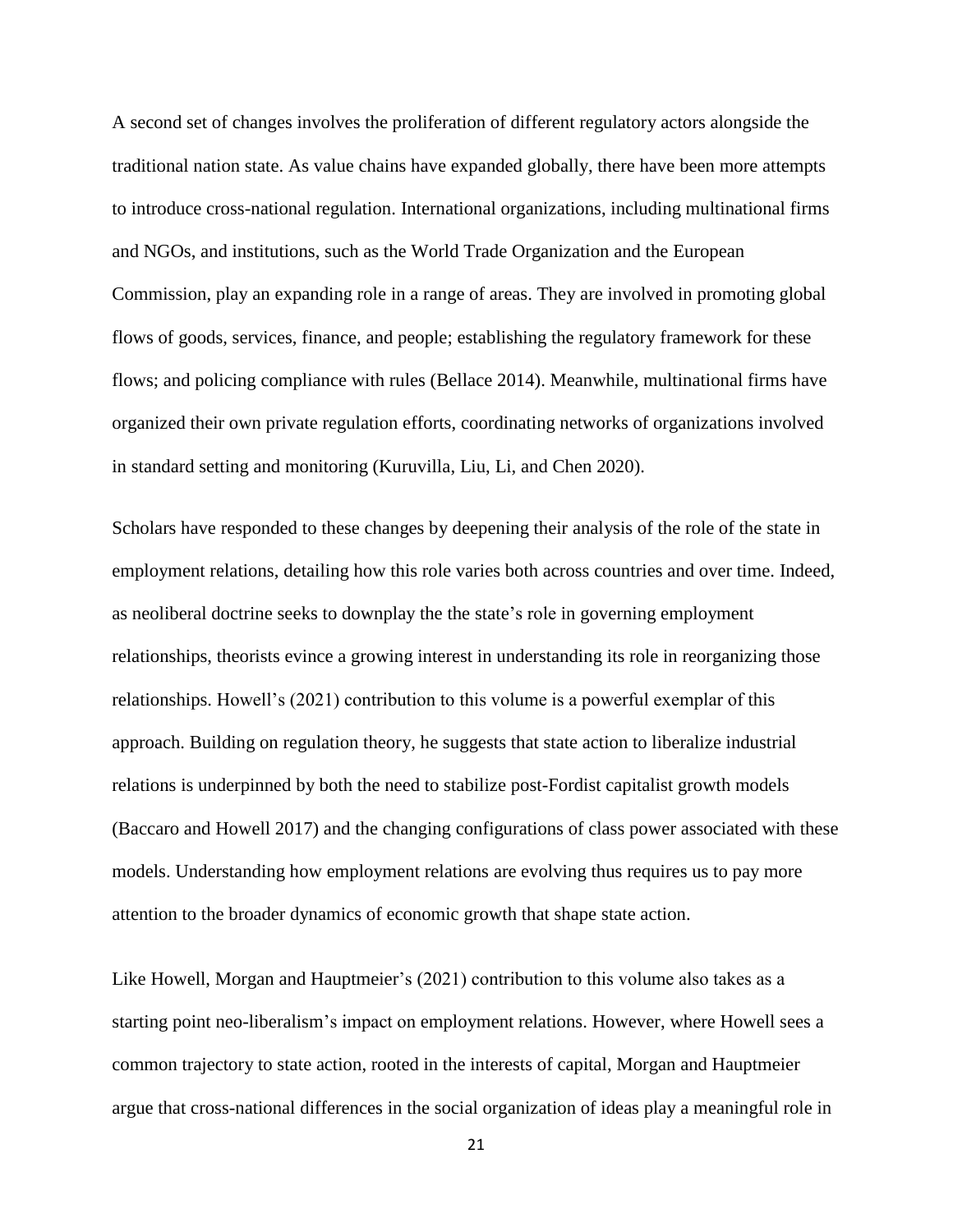how these interests are translated into policy choices. They build on Campbell and Pedersen's (2014) research on national knowledge regimes to analyze how neoliberal ideas in the sphere of employment relations were produced and disseminated in the U.S. and Germany, and how those ideas affected the trajectories of labor market deregulation between the 1980s and 2010s. Different constellations of institutions in those countries – outside of, but in dialogue with, the state – played an important role as mediators. For example, partisan think tanks contributed to the growing hegemony of pro-market ideas in the U.S.; while German labor market policy was more strongly influenced by balanced research from foundations and institutes connected to political parties, unions, and employers.

The developments described above challenge our traditional frameworks for understanding employment relations, as organized labor becomes less prominent in many sectors, organizational forms are increasingly complex, and the traditional nation state becomes both embedded in regional or global networks of regulatory actors and a driver of neoliberal reforms. The way in which we understand the interactions between these actors is also changing. In particular, the state (at national, state, or local levels) remains an important site for contestation and compromise among employment relations actors (Marginson 2016) and may even have grown in importance as a site for claims-making where independent collective bargaining has broken down or was already weak (Eaton, Schurman, and Chen 2017). At the same time, employers' and capital's ability to exit traditional institutions and regulation has increased. This raises the question of how (increasingly complex) employment relations actors mobilize new forms of power, both in the employment relations sphere and vis-à-vis the state. Below we highlight two important developments that are significant for theorizing these changing strategies: first, a shift from thinking about interests towards examining identities; and second, a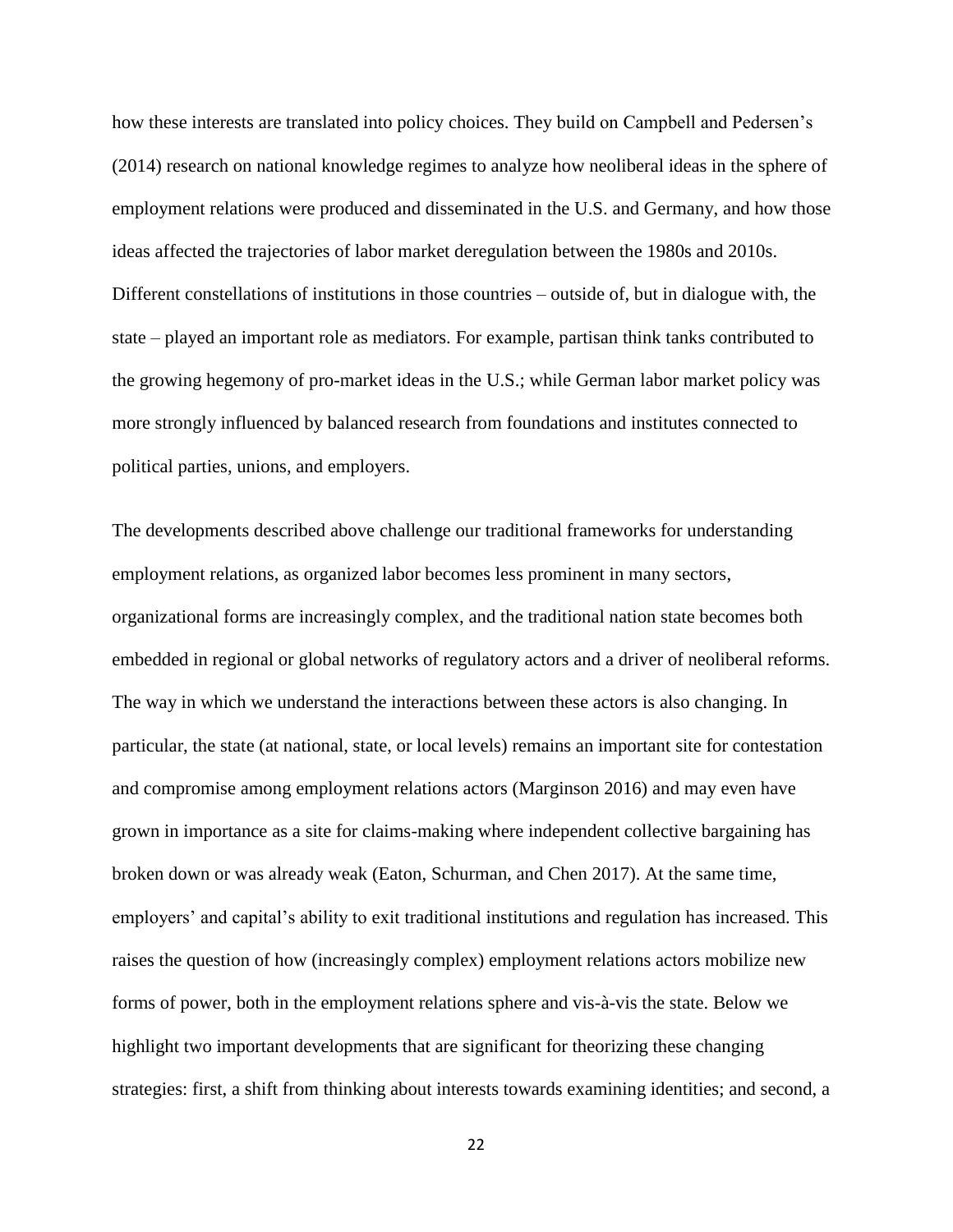move from understanding institutions as a central constraint on action towards an examination of norms and legitimacy.

#### **From Interests to Identity**

Traditional theories in employment relations have a strongly materialist bent. Labor and employers are defined in part by their class interests, and those interests are seen as shaping their actions. There is no doubt (in our minds, at least) that interests continue to play a central role in employment relations. Recent developments, though, have brought belated attention to the role of identity as an alternative or complementary factor that shapes employment dynamics and outcomes.

As March (1994) noted, arguments based on identity draw on different models of behavior than those based around interests. Where a logic of consequences suggests that we make the decisions that are most likely to further our interests, identities are central to logics of appropriateness, which suggest that we are motivated to make decisions that are consistent with our self-perceived identities. Recent work highlights two ways in which paying more attention to identities, particularly on the part of workers, can change our understanding of employment relationships.

One way in which identities may displace interests is as an axis along which workers organize (Piore and Safford, 2006). As we have outlined above, organizing along traditional bases of economic interest has been in long-term decline. Union density has fallen and attempts to build social movement unionism have yet to demonstrate enduring impacts. Where there have been organizing successes, these have often been based on mobilizing workers around alternative axes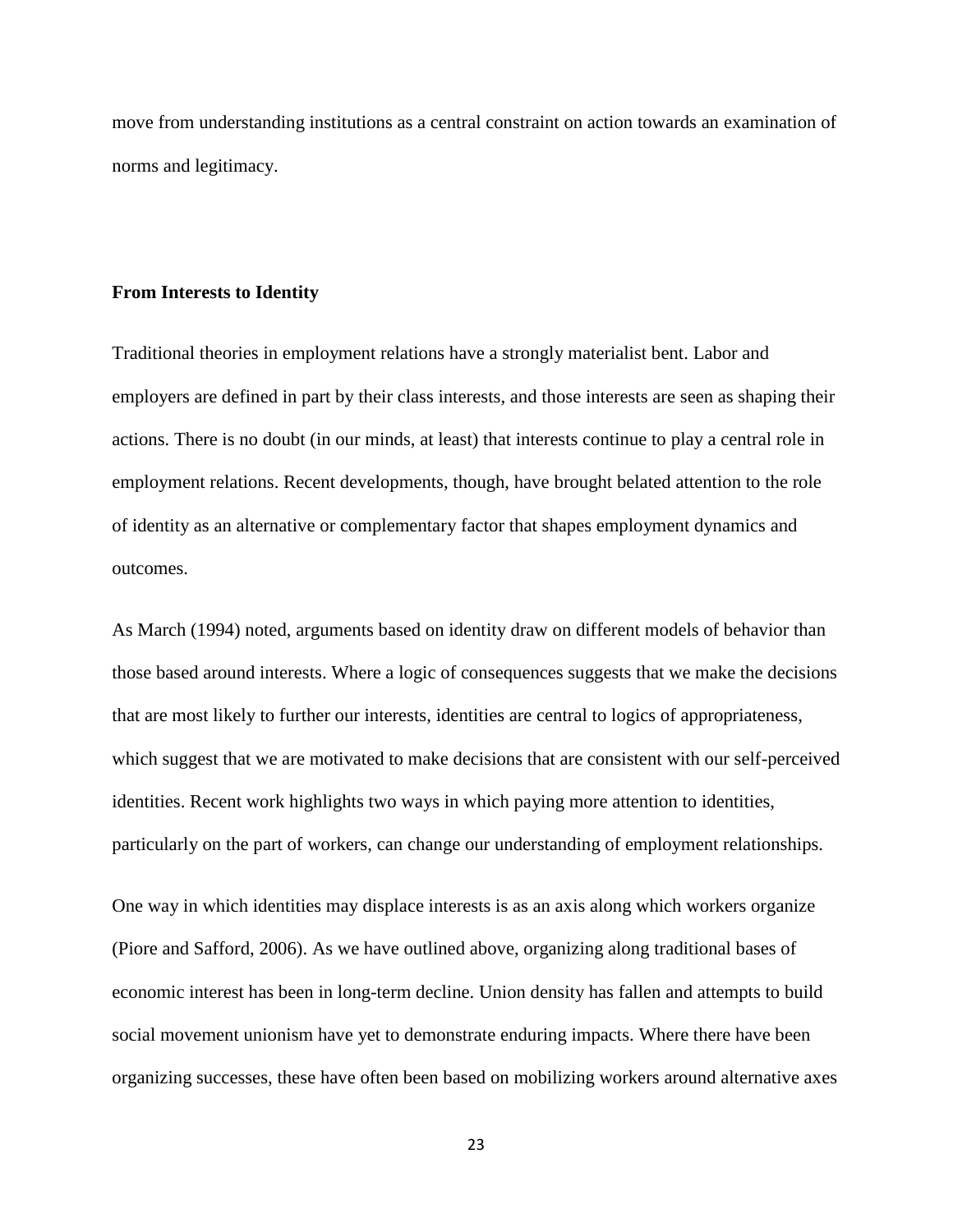of identity, such as gender, race, and sexuality. Unions and other worker organizations, like worker centers, have developed targeted campaigns focused on the particular concerns and struggles faced by migrants (Fine 2006) and young people (Tapia and Turner 2018). Researchers have argued that these efforts more often succeed when they adopt explicitly intersectional approaches to organizing that move beyond seeing workers' as a single class to recognize of the amplified oppression workers face as a result of various marginalized identities (Alberti, Holgate, and Tapia 2013).

Other work has drawn attention to the success of identity based social movements in shaping employment, independent of organized labor. For example, Briscoe and Safford (2008) note the success of the LGBTQ community in pushing for same-sex partner benefits. More recently, the #MeToo movement has put significant pressure on employers to reduce sexual harassment and increase diversity. As we write this, employers are attempting to respond to the Black Lives Matter movement. Corporate diversity and inclusion departments are becoming standard, while affinity or employee resource groups provide a form of collective voice at work (Bell, Özbilgin, Beauregard, and Sürgevil 2011). As Riordan and Kowalski (2021) note, the development of organizing along identity lines has had powerful influences on the workplace.

Beyond these visible manifestations of workers' identities, there is a growing awareness among employment relations scholars that each individual's identity will also affect how they understand and react to management policies or employment conflicts, alongside the effects of material interests. These identities may be based on social categories such as race and gender, but may also include workers' identification as organizational citizens or skilled professionals. Ranganathan's (2021) contribution to this issue analyzes these dynamics in two Indian work settings. She shows that workers alternatively embraced or resisted change based on whether that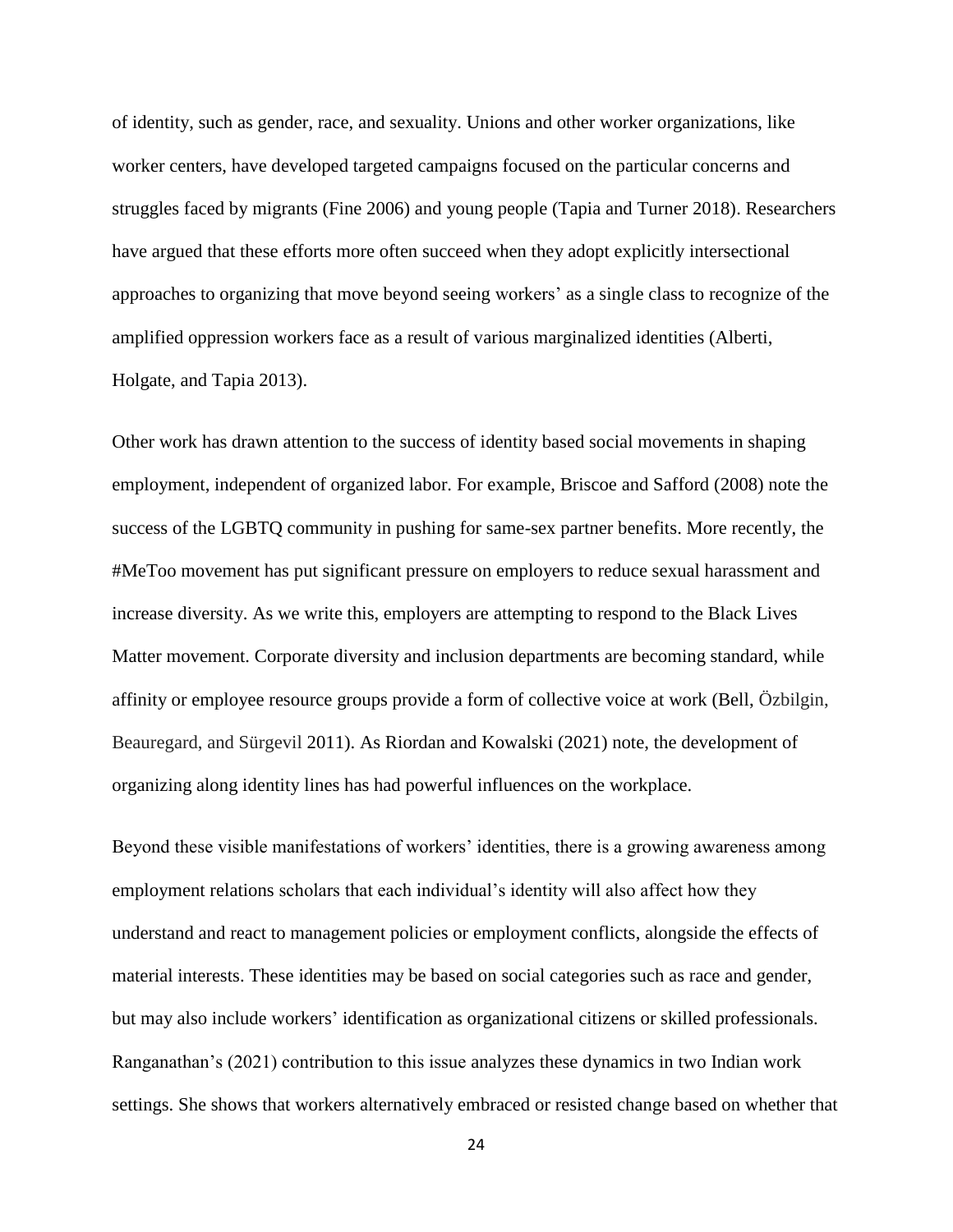change fostered or impaired identification with their occupation, organization, or work. Her work suggests that identity can be an important factor informing more effective management practice. Ranganathan's study also resonates with recent research on the mobilization around professional identity to improve job security and conditions (Rothstein 2019; Krachler, Auffenberg, and Wolf 2020).

Other work in this special issue explores how identity might intersect with worker interests and power. Similar to Ranganathan, Riordan and Kowalski (2021) explore how identity shapes conflict within the employment relationship. They note that identity and its accompanying values are powerful determinants of conflicts, smoothing a path to resolution when they are aligned and creating major challenges when they are not. Their framework suggests new directions for theory and research about how, and along what paths, employment evolves. Decisions concerning when different identities are invoked, when people choose to organize along different identities, and how and when identities align may be central to these changes.

The growing awareness of how identities shape action also poses a more fundamental challenge for employment relations theory, which is to rethink how our own identities shape the way that we develop theory and conduct research. In their contribution to this volume, Lee and Tapia (2021) argue that industrial relations scholars' traditional "identity neutral" stance has led them to downplay or ignore the pervasive effect of race and structural racism on employment relations in the U.S. They maintain that the challenge is not simply to more explicitly consider how race shapes modern employment relationships. Instead, they argue that the field of employment relations must critique its own history and assumptions. Drawing on Critical Race Theory and Intersectionality, they charge the field to develop explicit theoretical frames and research methods grounded in acknowledging the ever-present influence of racism as a system of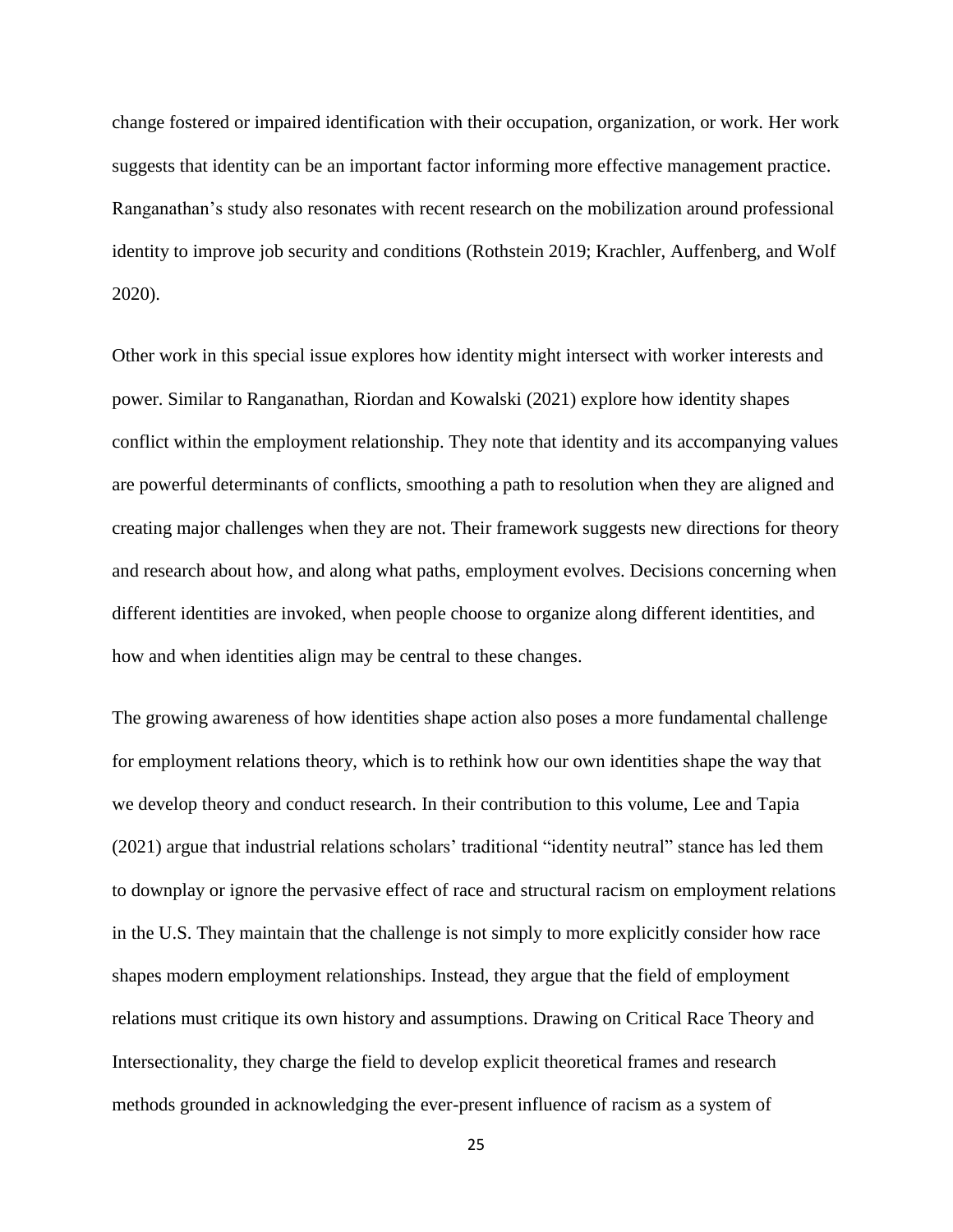oppression. Their article presents a powerful critique of the way in which we tell our history as a field, and the role of our own theoretical frames in marginalizing the experience of black workers and scholars. Their analysis pushes us to understand how our own identities as scholars inform our theorizing and to ensure that the field embraces and promotes a much wider range of identities -- including race, gender, sexual orientation, and disability.

## **From Institutions to Legitimacy**

A further development that is prominent in the articles in this special issue is a shift away from a focus on institutions as the framework that channels conflict and structures power relations, and towards a greater interest in norms and legitimacy. This shift reflects two broad trends – first, a weakening of the power of formal institutions, and second, increased contestation over the norms that underpin employment relations.

Many of the articles underline how the institutions that were created to shape collective employment relations have become less effective over time. Changing organizational practices such as outsourcing, subcontracting, and the growth of transnational supply chains, as well as more aggressive union avoidance strategies, have provided the means for employers to evade many of the formal constraints imposed by employment regulation and the institutions of collective bargaining (Benassi and Kornelakis 2021; Anner et al. 2021). The growth of neoliberalism has supported these efforts, as governments have either rolled back regulations intended to shape the employment relationship or failed to update regulatory frameworks that no longer constrain employer behaviors (Morgan and Hauptmeier 2021; Howell 2021). Benassi and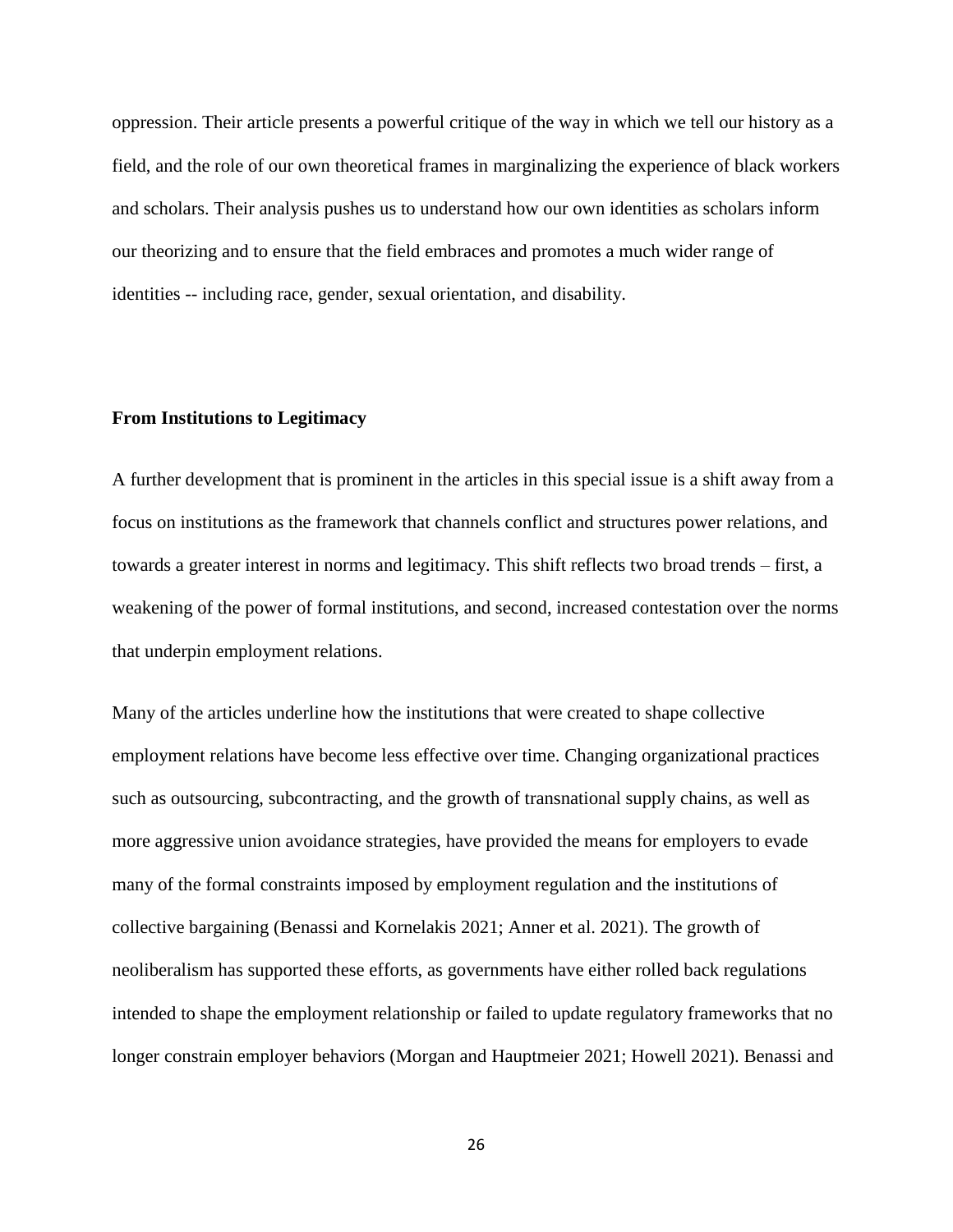Kornelakis (2021) provide vivid examples of how firms exploit loopholes in regulation to escape the constraints that institutions would otherwise impose on their behavior.

Second, the neoliberal assault on the normative underpinnings of the Fordist industrial relations system disrupted any shared understanding that might have existed about each actors' rights and responsibilities within the employment relationship. As Budd (2004) notes, the parties involved in bargaining no longer operate within a shared normative framework, but instead often hold very different assumptions as to how the system should work. Together with the erosion of institutions, this normative shift might have been expected to move employment decisively towards a classical, atomistic market, in which employers are simply constrained by the forces of supply and demand. The papers in this volume make clear, though, that the trend has not been uniformly toward freer markets: actors are responding with attempts to re-regulate work and employment, if with uneven success.

As traditional institutions have weakened and norms are in flux, legitimacy provides an alternative potential constraint on the behavior of the parties within the employment relationship. Even where the threat of legal sanctions is not strong enough to shape employer behavior, organizations still rely on the support of multiple stakeholders, including customers, employees and regulators. Should their actions become perceived as illegitimate, employers may face backlash from each of these constituents (Pfeffer and Salancik 1978). Hence, as conformity to institutional rules constrains behavior less than in the past, researchers have begun to assess the extent to which employers are vulnerable to legitimacy and reputational backlashes. A central question concerns whether organizations' concern with their reputation or image provide real points of leverage for workers, communities, and other stakeholders to reign in the behavior that negatively affects their interests.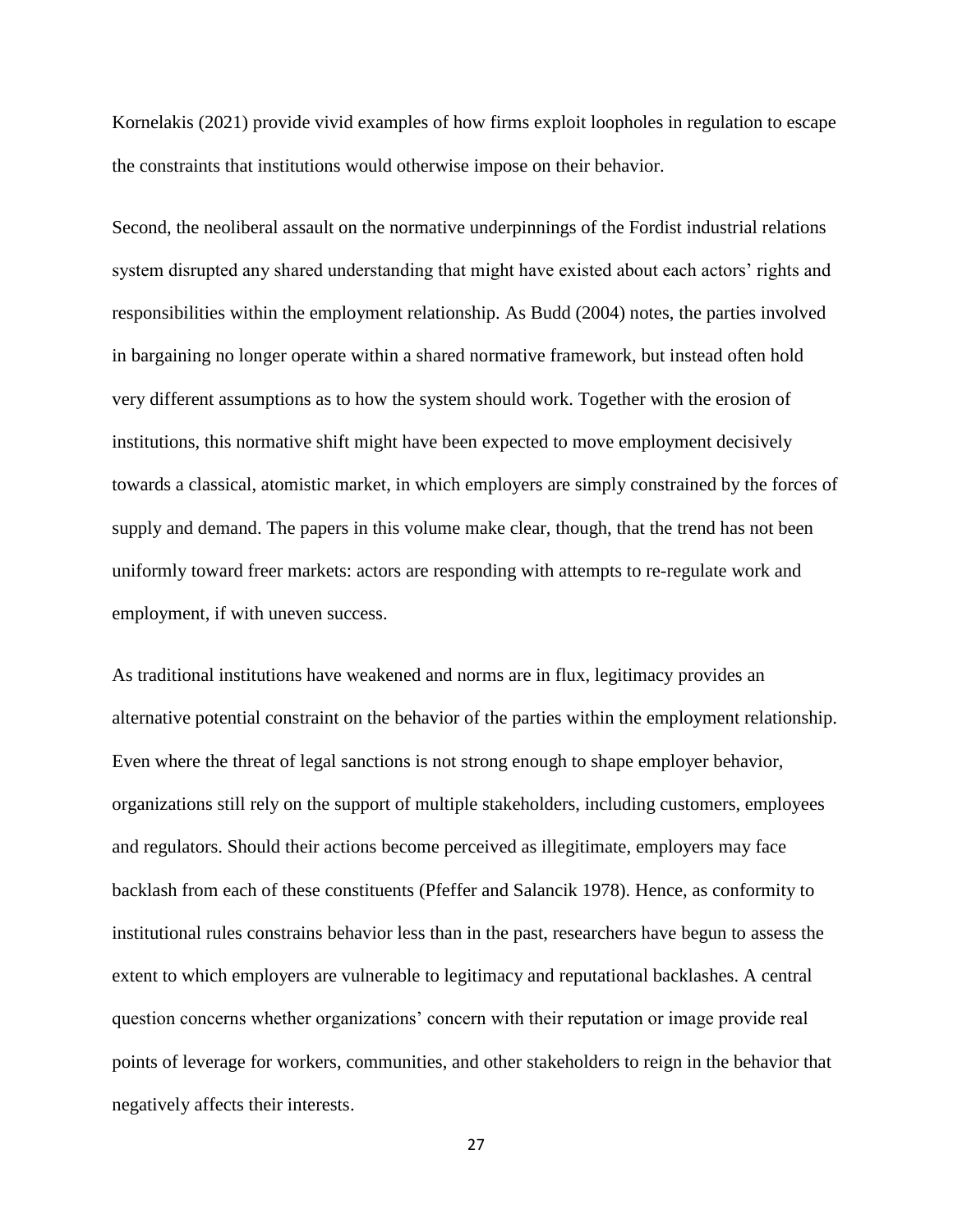The importance of legitimacy as a resource is evident in many of the contributions to this issue. Anner et al (2021) note that "symbolic power" plays a central role in network bargaining, as groups of activists seek to undermine the legitimacy of particular employment practices in order to pressure direct and indirect employers in firm networks. Similarly, Riordan and Kowalski (2021) emphasize the importance of symbolic goals and value in conflict. For them, legitimacy is not just a critical resource, but also an end in itself, as some conflicts revolve around participants' desire for recognition.

If legitimacy is an important constraint on employers' behavior, and a resource for use in conflicts over employment, understanding what becomes legitimate and through which processes should be of interest to employment relations. Howell (2021) and Morgan and Hauptmeier (2021) provide contrasting perspectives on this question. While Howell (2021) emphasizes the role of the state in providing legitimacy to employment arrangements, he argues that the ideology that drives state action is largely based on material conditions as the state seeks to overcome problems inherent in a prior growth model. For Morgan and Hauptmeier (2021), by contrast, norms and ideologies are themselves the product of actors such as universities, think tanks, and research institutes. They suggest that the national structures of these institutions can channel debates, shaping how ideas evolve and disseminate.

Of course, legitimacy cuts both ways. Just as the need for legitimacy may be an important constraint on employers, it can also be a critical resource unions need to maintain or re-establish their role as representatives of diverse and internationalized workforces. The growth of identitybased individual employment rights may undermine the legitimacy of collective institutions for representing worker interests (Behrens et al. 2020). The legitimacy of unions themselves is called into question by Lee and Tapia (2021): many traditional unions have a structural racism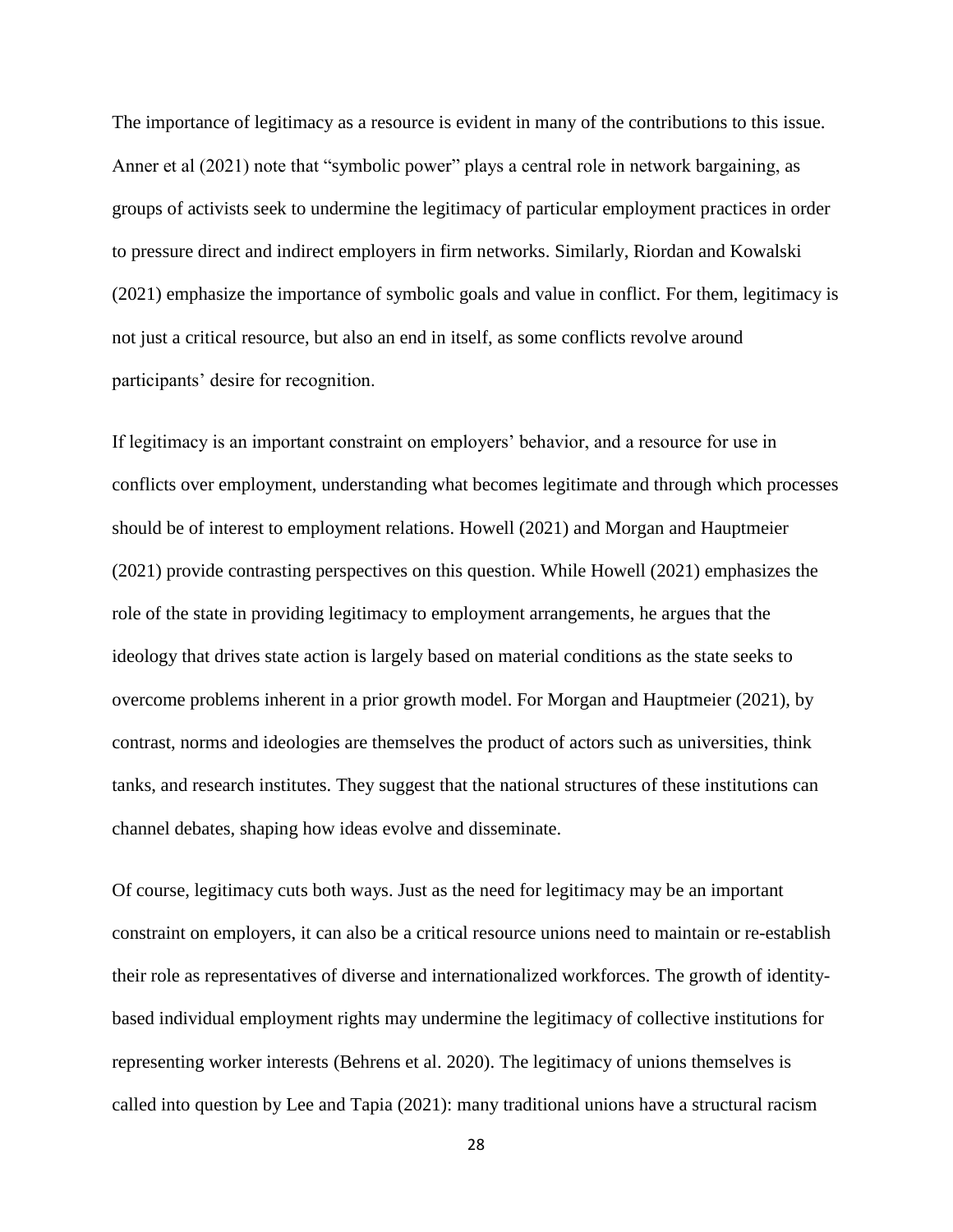problem that undermines their legitimacy to speak for all workers. New social movements, worker centers, and labor NGOs are often more skilled in mobilizing public contests over legitimacy (Doellgast, Lillie, and Pulignano 2018; Meardi, Simms, and Adam 2019). At the same time, they typically lack the organizational resources to build sustained institutional power (Murray, Lévesque, Morgan, and Roby 2020). Future research should investigate the relative advantages of network bargaining (Anner et al. 2021) in not only building labor's power but strengthening the broader perceived legitimacy of its organizations and representatives.

Finally, Howell's (2021) analysis suggests that challenging the legitimacy of current post-Fordist models of growth or capital accumulation should also be a central focus of labor movements if they wish to rebuild collective power. The COVID-19 pandemic, the global climate crisis, the rise of far-right populism, and the movement against structural racism all are bringing global attention to the systemic, and dangerous, failings of current approaches to regulating markets and organizing production. How employment relations actors respond, and the normative or ideational frameworks on which they base these responses, will be crucial to constructing alternatives. Employment relations theory can play an important role in these efforts. The articles in this special issue chart a course for developing and diffusing more robust, empirically grounded ideas to guide sustainable employment policy and practice.

# **Conclusions**

Amid the constant reminders of how employment is changing, it is worth reminding ourselves that many fundamental aspects of the employment relationship have stayed the same over the last century, at least across the capitalist economies of the Global North. Indeed, were we to describe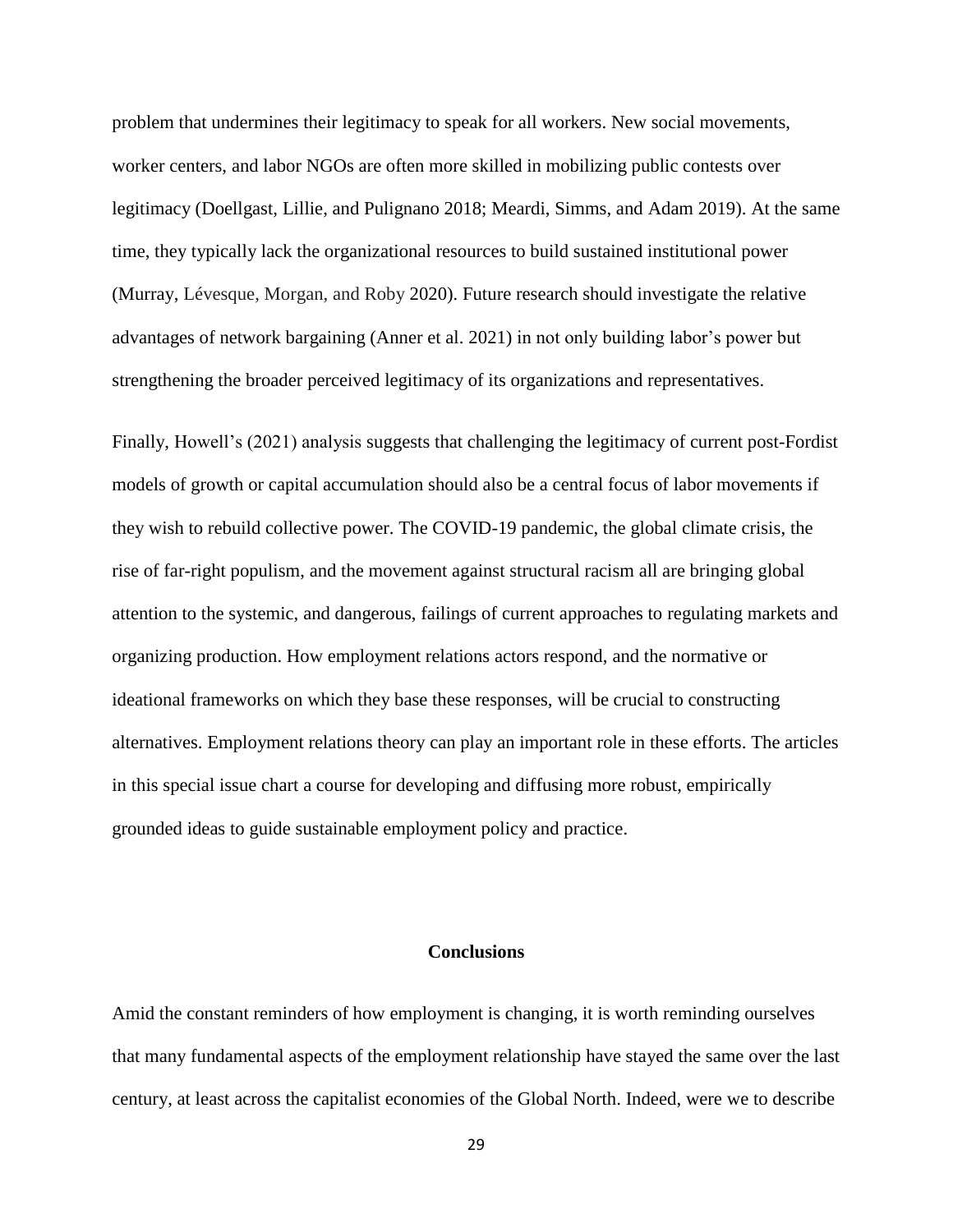employment systems in the U.S. and U.K. to the founders of the field, such as John Commons or the Webbs, they might be surprised by how little has changed. The exchange of labor for pay remains the central source of income, while work provides a key source of meaning and the focus of most of our productive hours. The relationship between worker and employer continues to have mixed motives, as they combine to create value but contend over the conditions under which they will work together and how the gains from that work are shared. Moreover, these relationships continue to take place within organizational settings, with the overwhelming majority of workers formally employed by a mixture of large and small formal organizations. This continuity means that many of the fundamental questions that employment relations research seeks to answer remain the same, even as the context in which they must be understood has changed.

Despite this continuity in fundamental questions, we do see changes that challenge existing theory and require us to reconceptualize the factors that shape labor and employment relations. The disruption of stable institutions and patterns of collective bargaining has undermined earlier consensus views in the classical pluralist industrial relations tradition. These disruptions have sparked a renaissance in research and thinking about the nature and future of labor and employment relations. The articles in this volume reflect current efforts in the field to grapple with major questions relating to the complexity of the actors in employment relations, the shift in focus from material interests to a broader set of issues that include identity as an organizing principle, and the growing importance of and contestation over norms and legitimacy. The articles in this volume provide rich examples of new theorizing that we hope will stimulate new empirical research to refine the ideas presented in this volume.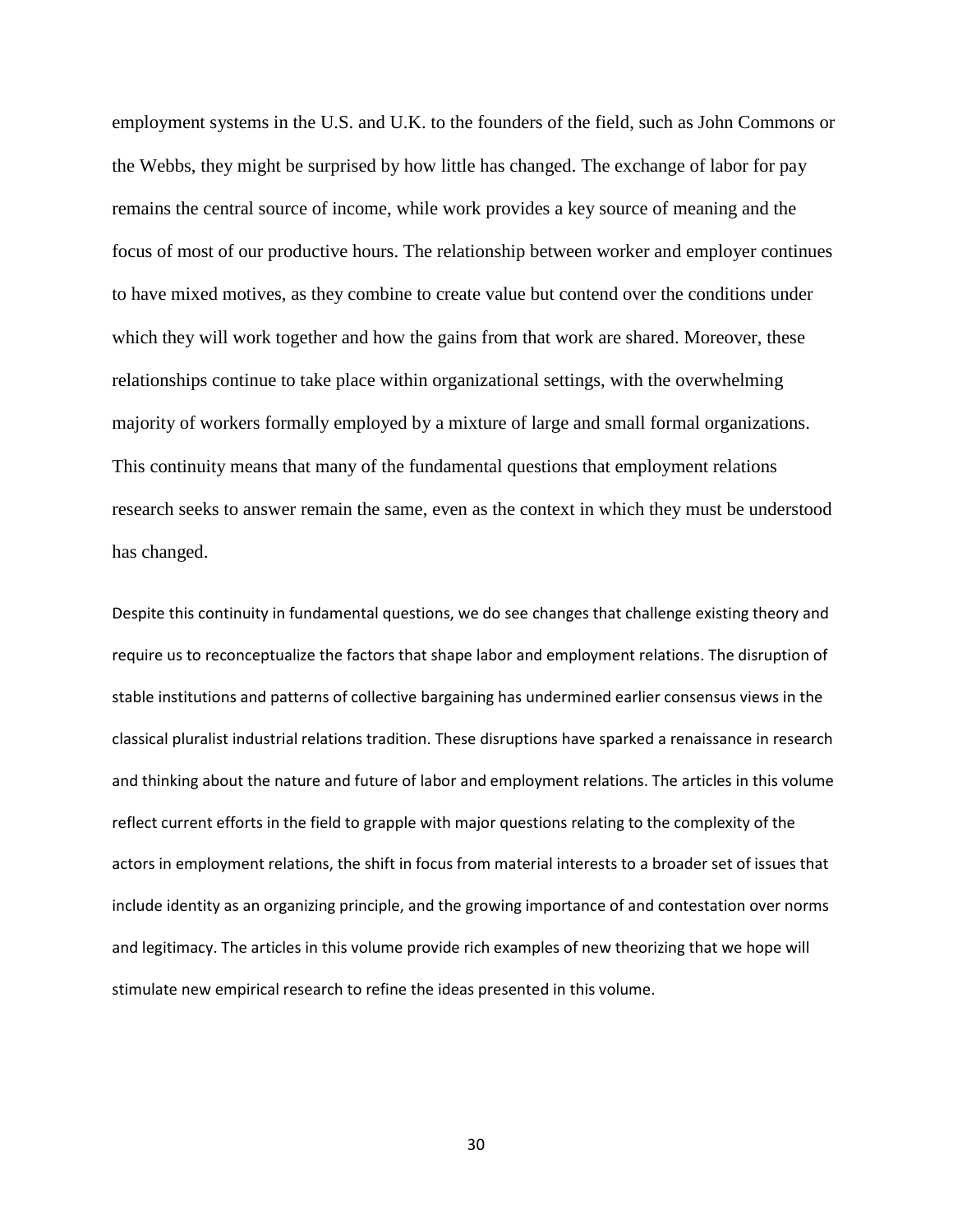### **References**

Alberti, Gabriella, Jane Holgate, and Maite Tapia. 2013. Organising migrants as workers or as migrant workers? Intersectionality, trade unions and precarious work. *The International Journal of Human Resource Management* 24(22): 4132-48.

Anner, Mark S. 2011. *Solidarity transformed: Labor responses to globalization and crisis in Latin America*. Ithaca: Cornell University Press.

Appelbaum, Eileen, and Rosemary L. Batt. 1994. *The new American workplace: Transforming work systems in the United States*. Ithaca: Cornell University Press.

Appelbaum, Eileen, and Rosemary Batt. 2014. *Private equity at work: When wall street manages main street*. New York City: Russell Sage Foundation.

Appelbaum, Eileen, Thomas Bailey, Peter Berg, Arne L. Kalleberg, and Thomas Andrew Bailey. 2000. *Manufacturing advantage: Why high-performance work systems pay off*. Ithaca: Cornell University Press.

Arthur, Jeffrey B. 1992. The link between business strategies and industrial relations systems in American steel minimills. *ILR Review* 45(3): 488-506.

Baccaro, Lucio, and Chris Howell. 2017. *Trajectories of neoliberal transformation: European industrial relations since the 1970s*. Cambridge: Cambridge University Press.

Batt, Rosemary. 1999. Work organization, technology, and performance in customer service and sales. *ILR Review* 52(4): 539-64.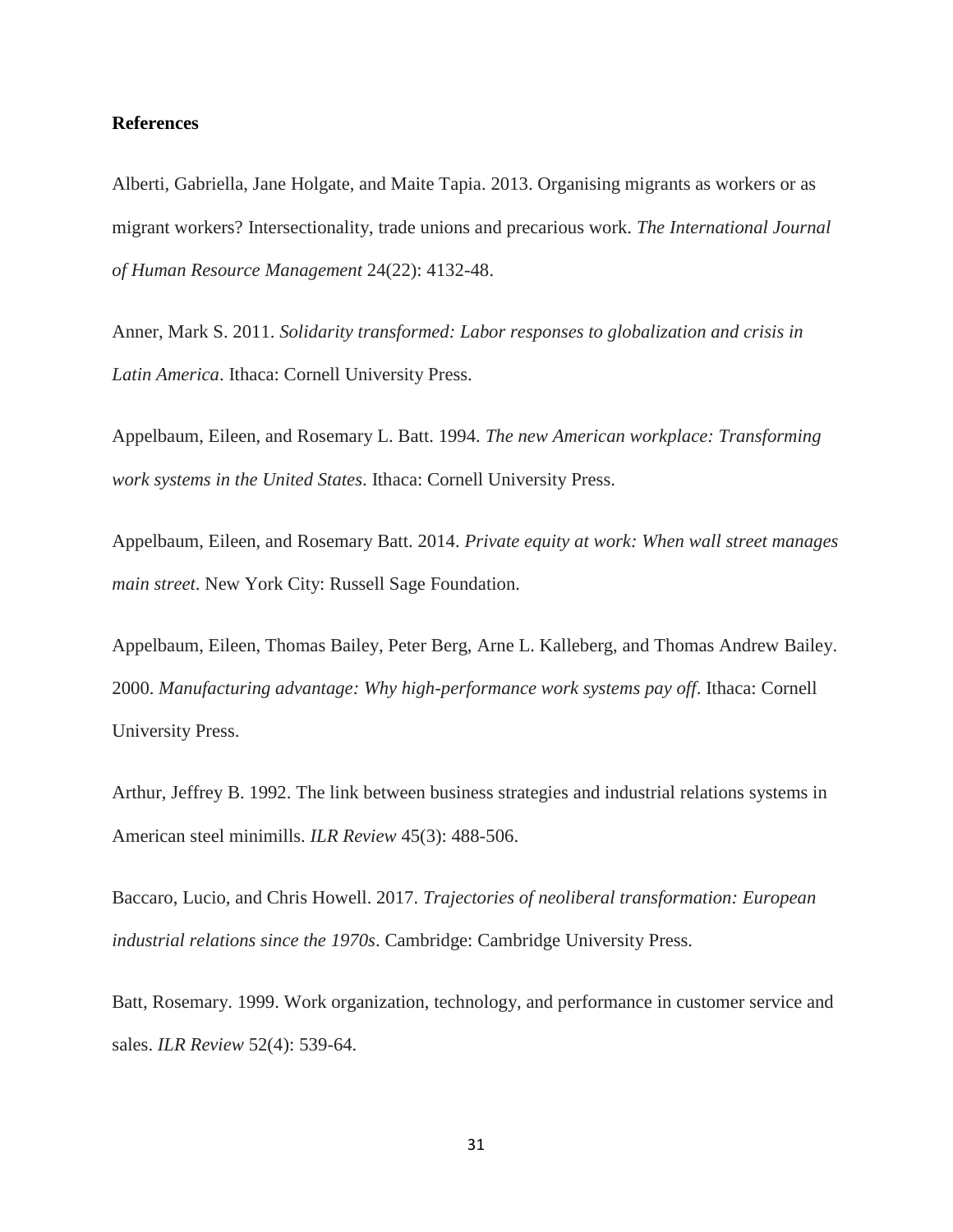Batt, Rosemary, David Holman, and Ursula Holtgrewe. 2009. The globalization of service work: Comparative Institutional perspectives on call centers. *ILR Review 62*(4): 453-88.

Behrens, Martin, Alexander J.S. Colvin, Lisa Dorigatti, and Andreas H. Pekarek. 2020. Systems for conflict resolution in comparative perspective. *ILR Review* 73(2): 312-44.

Bell, Myrtle P., Mustafa F. Özbilgin, T. Alexandra Beauregard, and Olca Sürgevil. 2011. Voice, silence, and diversity in 21st century organizations: Strategies for inclusion of gay, lesbian, bisexual, and transgender employees. *Human Resource Management, 50*(1): 131-46.

Bellace, Janice R. 2014. The ILO and the right to strike. *International Labour Review* 153(1): 29-70.

Benassi, Chiara, Virginia Doellgast, and Katja Sarmiento-Mirwaldt. 2016. Institutions and inequality in liberalizing markets: Explaining different trajectories of institutional change in social Europe. *Politics & Society*, 44(1), 117-142.

Berger, Suzanne, and Ronald Dore, eds. 1996. *National Diversity and Global Capitalism*. Ithaca: Cornell University Press.

Bernhardt, Annette, Rosemary Batt, Susan N. Houseman, and Eileen Appelbaum. 2016. Domestic outsourcing in the United States: a research agenda to assess trends and effects on job quality. Upjohn Institute Working Paper, No. 16-253. W.E. Upjohn Institute for Employment Research, Kalamazoo, MI,<http://dx.doi.org/10.17848/wp16-253>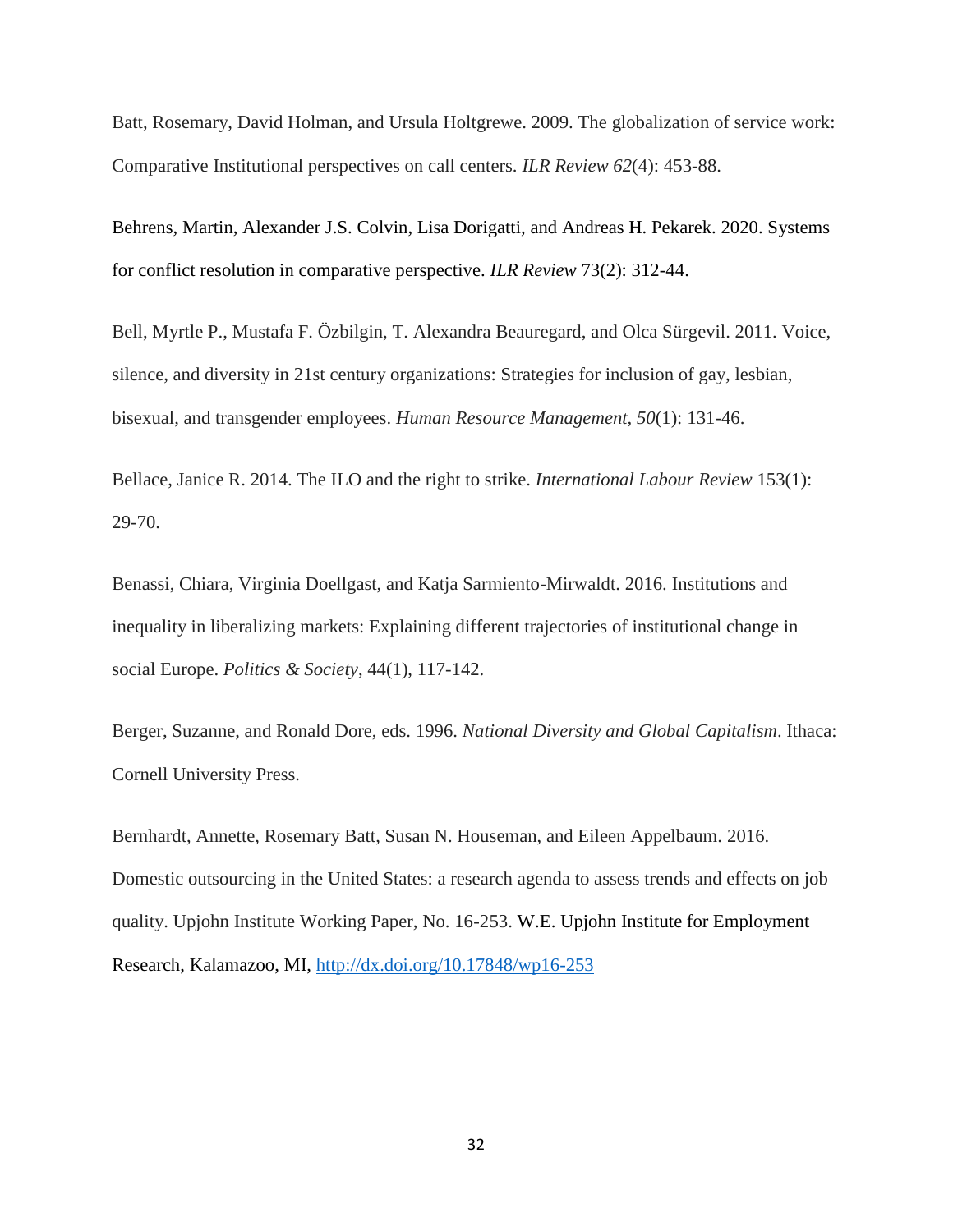Bidwell, Matthew J. 2013. What happened to long-term employment? The role of worker power and environmental turbulence in explaining declines in worker tenure. *Organization Science*, *24*(4): 1061-1082.

Bishara, Dina. (2018). *Contesting Authoritarianism: Labor Challenges to the State in Egypt*. Cambridge: Cambridge University Press

Braverman, Harry. 1974. *Labor and Monopoly Capital: The Degradation of Work in the Twentieth Century*. New York: Monthly Review Press.

Briscoe, Forest, and Sean Safford. 2008. The Nixon-in-China effect: Activism, imitation, and the institutionalization of contentious practices. *Administrative science quarterly* 53(3): 460-91.

Bronfenbrenner, Kate, Sheldon Friedman, Richard W. Hurd, Rudolph A. Oswald, and Ronald L. Seeber, Eds. 1998. *Organizing to Win: New Research on Union Strategies*. Ithaca: Cornell University Press.

Brookes, Marissa. 2019. *The New Politics of Transnational Labor: Why Some Alliances Succeed*. Ithaca: Cornell University Press.

Budd, John W. 2004. *Employment with a Human Face: Balancing Efficiency, Equity, and Voice*. Ithaca: Cornell University Press.

Cameron, Lindsey. 2020. *The Rise of Algorithmic Work: Implications for Organizational Control and Worker Autonomy*. Ann Arbor: University of Michigan Press.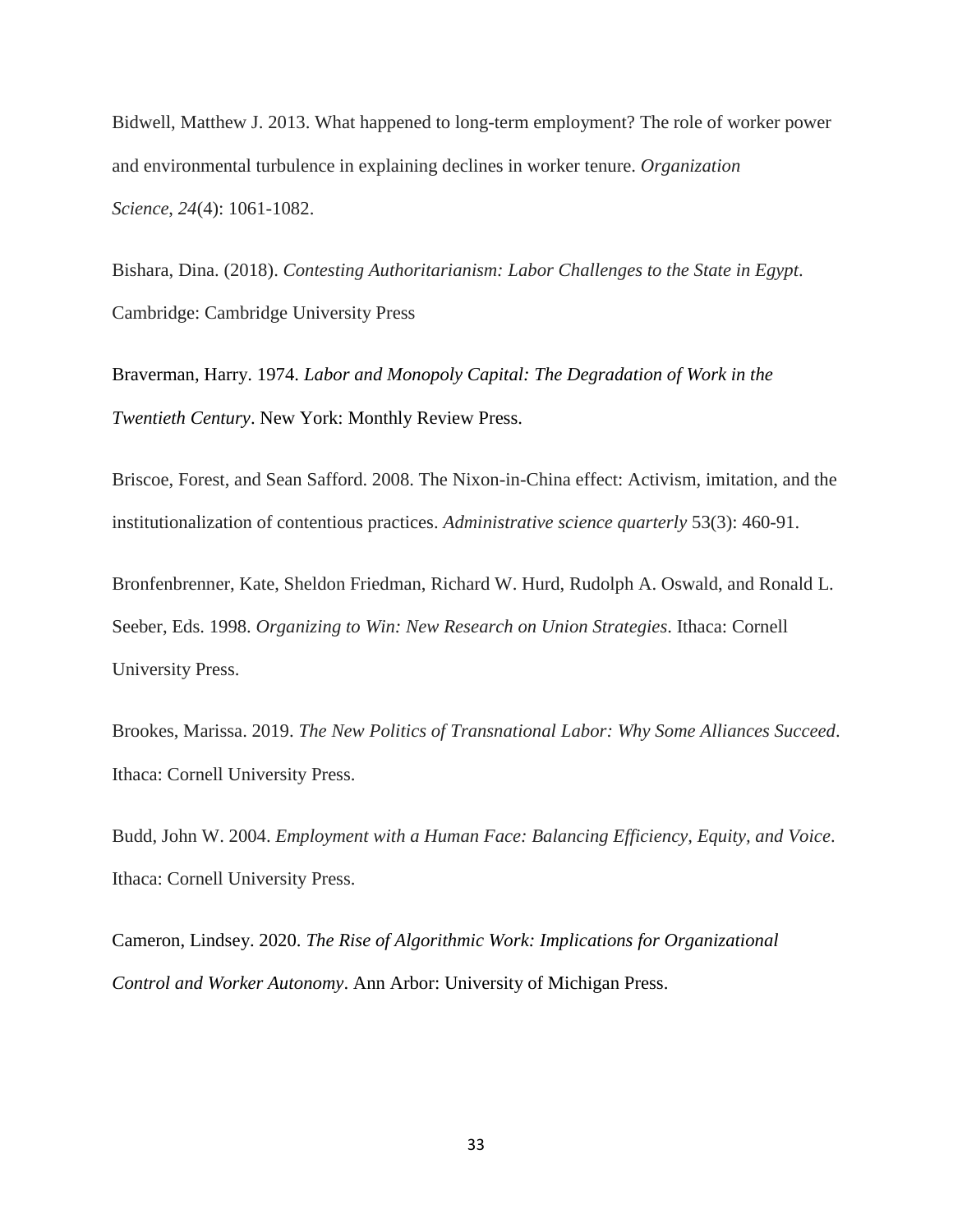Cappelli, Peter. 1998. *The New Deal at Work: Managing the Market-Driven Workforce*. Boston: Harvard Business School Press.

Chun, Jennifer Jihye. 2009. *Organizing at the Margins: The Symbolic Politics of Labor in South Korea and the United States.* Ithaca: Cornell University Press.

Cobb, J. Adam. 2015. Risky business: The decline of defined benefit pensions and firms' shifting of risk. *Organization Science*. Informs 26(5): 1332–50.

Cobb, J. Adam and Ken-Hou Lin. 2017. Growing apart: The changing firm-size wage premium and its inequality consequences. *Organization Science* 28(3): 429-46.

Collier, Ruth Berins, Veena B. Dubal, and Christopher L. Carter. 2018. Disrupting regulation, regulating disruption: The politics of Uber in the United States. *Perspectives on Politics* 16(4): 919-37.

Colvin, Alexander J.S. 2003. Institutional pressures, human resource strategies and the rise of nonunion dispute resolution procedures. *Industrial and Labor Relations Review* 56(3): 375-92.

Colvin, Alexander J.S. 2012. American workplace dispute resolution in the individual rights era. *International Journal of Human Resource Management* 23(3-4): 459-75.

Colvin, Alexander J.S., and Owen Darbishire. 2013. Convergence in industrial relations institutions: The emerging Anglo-American model? *ILR Review* 66(5): 1045-75.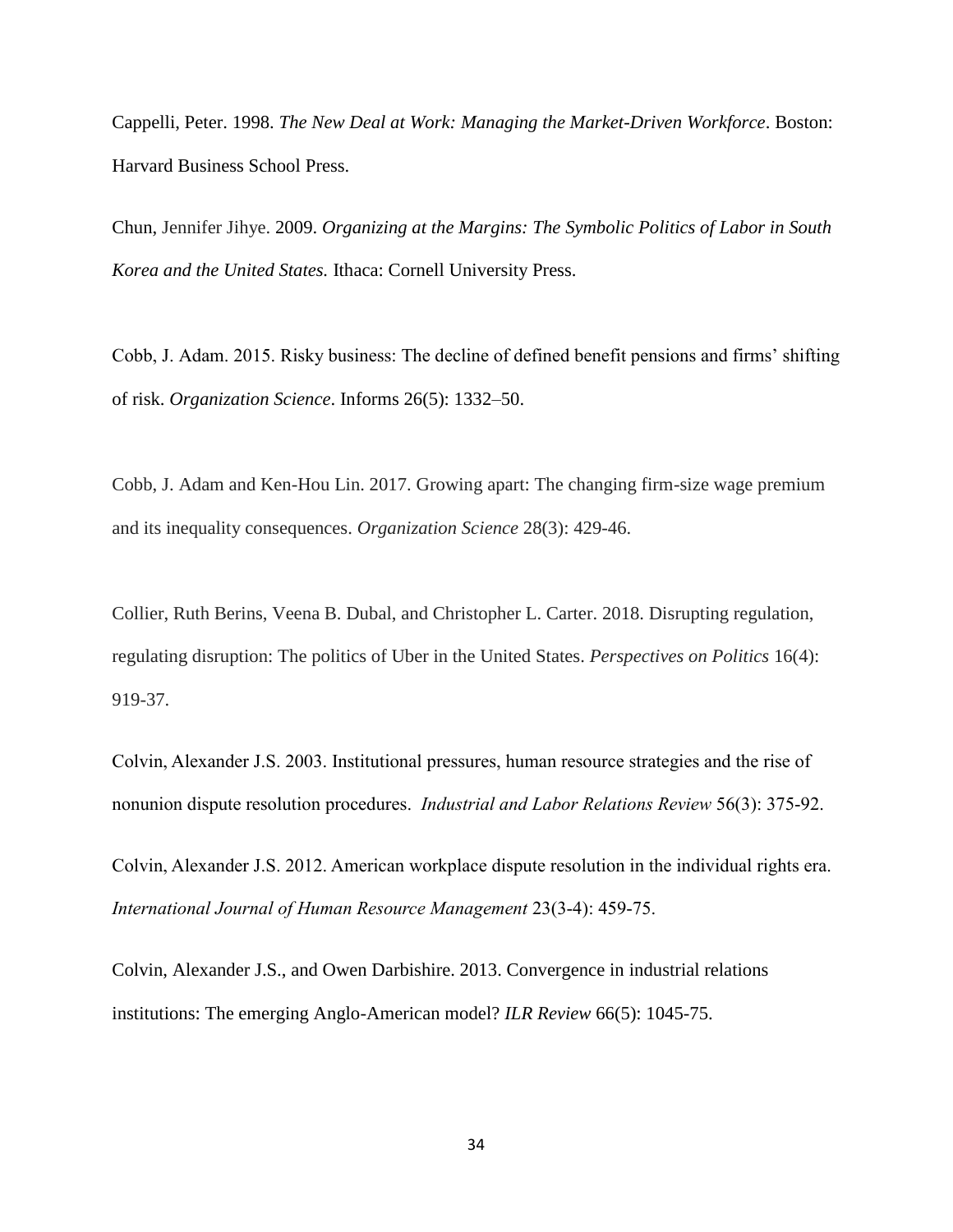Commons, John R. 1909. American shoemakers 1648-1895: A sketch of industrial evolution. *The Quarterly Journal of Economics* 24(1): 39-84.

Cook, Maria L. 1996. *Organizing dissent: Unions, the state, and the democratic teachers' movement in Mexico*. University Park: Penn State Press.

Currie, Denise, and Paul Teague. 2016. Economic citizenship and workplace conflict in Anglo-American industrial relations systems. *British Journal of Industrial Relations* 54(2): 358-384.

Cushen, Jean, and Paul Thompson. 2016. Financialization and value: why labour and the labour process still matter. *Work, Employment and Society* 30(2): 352-365.

Doellgast, Virginia. 2012. *Disintegrating Democracy at Work: Labor Unions and the Future of Good Jobs in the Service Economy.* Ithaca: Cornell University Press.

Doellgast, Virginia, Nathan Lillie, and Valeria Pulignano, Eds. 2018. *Reconstructing Solidarity: Labour Unions, Precarious Work, and the Politics of Institutional Change in Europe*. Oxford: Oxford University Press.

Doeringer, Peter B., and Michael J. Piore. 1985. *Internal Labor Markets and Manpower Analysis*. New York: ME Sharpe.

Donaghey, Jimmy, and Juliane Reinecke. 2018. When industrial democracy meets corporate social responsibility—A comparison of the Bangladesh accord and alliance as responses to the Rana Plaza disaster. *British Journal of Industrial Relations* 56 (1):14-42.

Dubofsky Melvyn. 1994. *The State and Labor in Modern America*. Chapel Hill: University of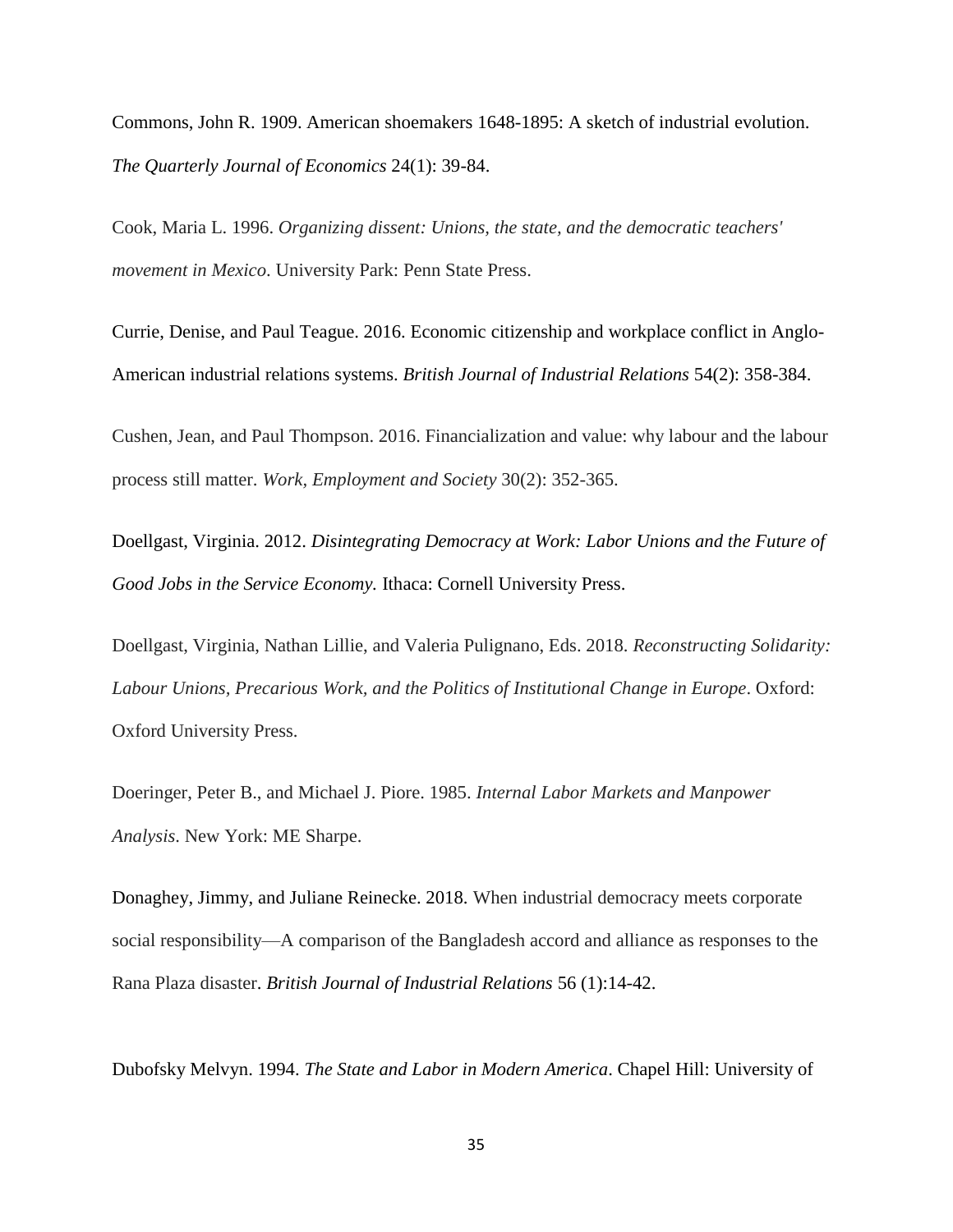North Carolina Press.

Dunlop, John T. 1958. *Industrial Relations Systems*. New York: Henry Holt.

Eaton, Susan C. 2000. Beyond 'unloving care': Linking human resource management and patient care quality in nursing homes. *International Journal of Human Resource Management* 11(3): 591-616.

Eaton, Adrienne E., Susan J. Schurman, and Martha A. Chen, Eds. 2017. *Informal Workers and Collective Action: A Global Perspective*. Ithaca: Cornell University Press.

Edwards, Richard. 1979. *Contested Terrain*. New York: Basic Books.

Erickson, Christopher L., Catherine L. Fisk, Ruth Milkman, Daniel JB Mitchell, and Kent Wong. 2002. Justice for janitors in Los Angeles: Lessons from three rounds of negotiations. *British Journal of Industrial Relations 40*(3): 543-567.

Fantasia, R. (1988). *Cultures of solidarity: Consciousness, action and contemporary American workers.* Berkeley: The University of California Press.

Ferguson, John Paul. 2008. The eyes of the needles: A sequential model of union organizing drives, 1999-2004. *ILR Review,* 62(1): 3–21.

Fine, Janice R. 2006. *Worker Centers: Organizing Communities at the Edge of the Dream*. Ithaca: Cornell University Press.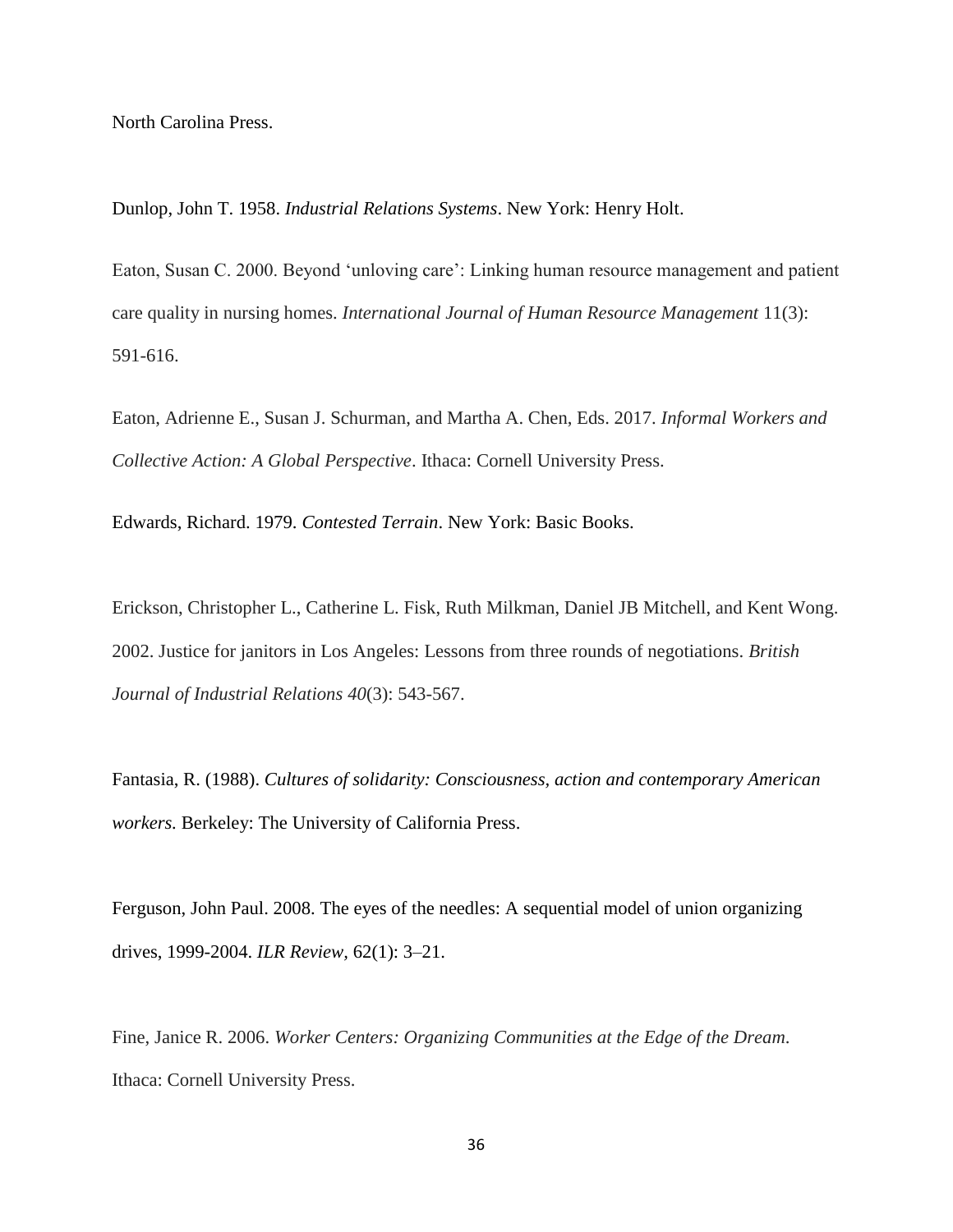Flanders, Allan D. 1970. *Management and Unions: The Theory and Reform of Industrial Relations*. Faber: London, UK.

Fligstein, Neil, and Taekjin Shin. 2007. Shareholder value and the transformation of the U.S. economy, 1984-2000. *Sociological Forum* 22(4): 399–424.

Freeman, Richard B., and Edward P. Lazear. 1994. *An economic analysis of works councils*. National Bureau of Economic Research.

Freeman, Richard B., and James L. Medoff. 1984. What Do Unions Do? New York: Basic Books.

Frege, Carola, and John Kelly, Eds. 2004. *Varieties of Unionism: Strategies for Union Revitalization in a Globalizing Economy*. Oxford: Oxford University Press.

Friedman, Eli. 2014. *Insurgency Trap: Labor Politics in Postsocialist China*. Ithaca: Cornell University Press.

Frost, Anne C. 2000. Explaining variation in workplace restructuring: The role of local union capabilities. *ILR Review 53*(4): 559-78.

Gautié, Jérôme, and John Schmitt, Eds. 2010. *Low-Wage Work in the Wealthy World*. New York: Russell Sage Foundation.

Gereffi, Gary, John Humphrey, and Timothy Sturgeon. 2005. The governance of global value chains. *Review of International Political Economy 12*(1): 78-104.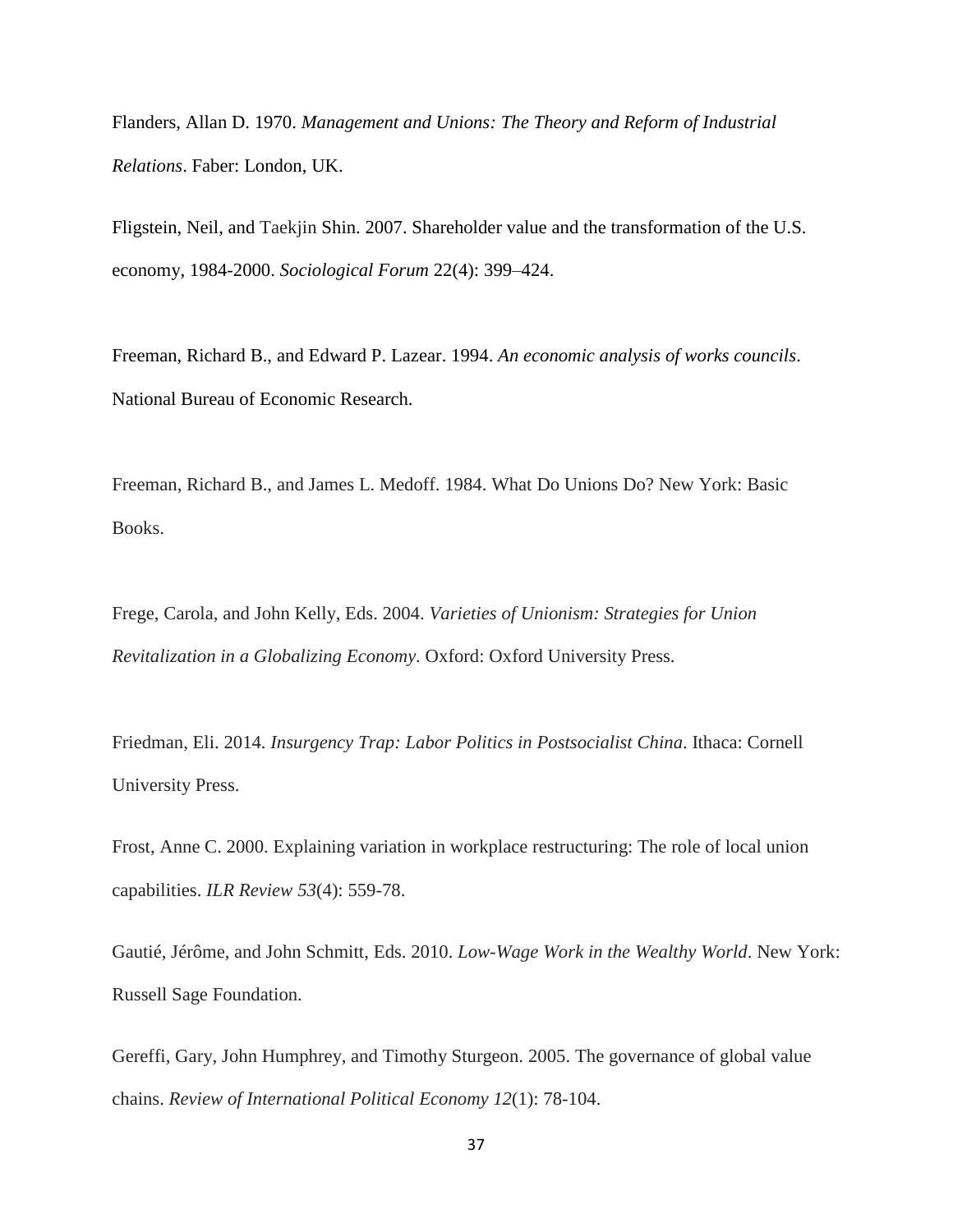Givan, Rebecca K., and A. Lena Hipp. 2012. Public perceptions of union efficacy: A twenty-four country study. *Labor Studies Journal*, *37*(1): 7-32.

Godard, John, and John T. Delaney. 2000. Reflections on the "high performance" paradigm's implications for industrial relations as a field. *ILR Review* 53(3): 482-502.

Goldschmidt, Deborah, and Johannes F. Schmieder. 2017. The Rise of Domestic Outsourcing and the Evolution of the German Wage Structure. *Quarterly Journal of Economics* 132(3):1165- 1217.

Graham, L. 1995. *On the line at Subaru-Isuzu: The Japanese model and the American worker*. Ithaca: Cornell University Press.

Greer, Ian, and Virginia Doellgast. 2017. Marketization, inequality, and institutional change: Toward a new framework for comparative employment relations. *Journal of Industrial Relations* 59(2): 192-208.

Greer, Ian, Karen N. Breidahl, Matthias Knuth, and Flemming Larsen. 2017. *The Marketization of Employment Services: The Dilemmas of Europe's Work-first Welfare States*. Oxford: Oxford University Press.

Grimshaw, Damian, Jill Rubery, Dominique Anxo, Maya Bacache-Beauvallet, László Neumann, and Claudia Weinkopf. 2015. Outsourcing of public services in Europe and segmentation effects: The influence of labour market factors. *European Journal of Industrial Relations* 21(4): 295-313.

Hall, Peter, and David Soskice. 2001. *Varieties of Capitalism: Institutional Foundations of Comparative Advantage*. Oxford: Oxford University Press.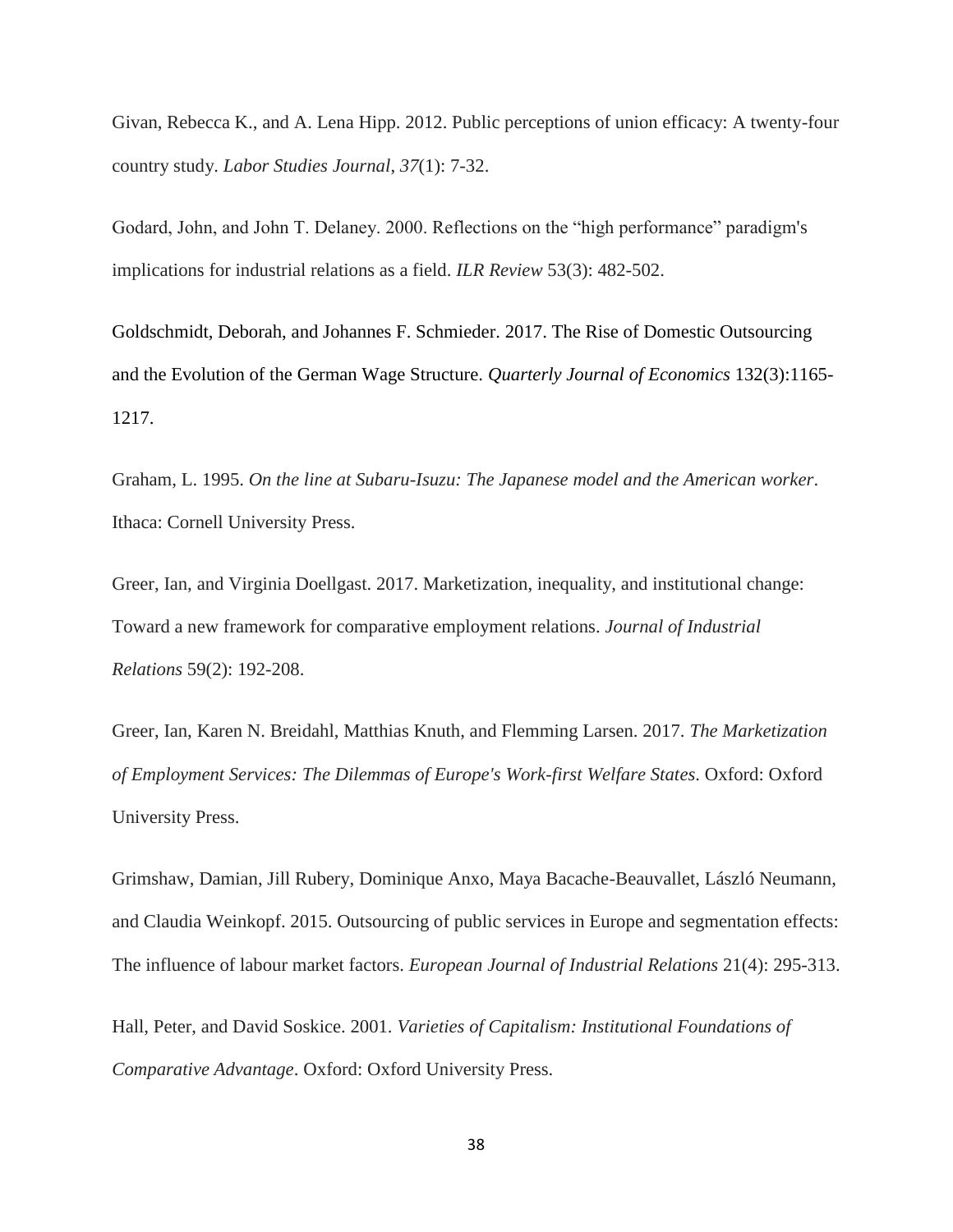Helfen, Markus O., Elke Schüßler, and Dimitris Stevis. 2016. Translating European labor relations practices to the United States through global framework agreements? German and Swedish multinationals compared. *ILR Review* 69(3): 631-655.

Helper, Susan. 1991. How much has really changed between US automakers and their suppliers? *MIT Sloan Management Review* 32(4): 15.

Hyman, Richard. 1975. *Industrial Relations: A Marxist Approach.* Hong Kong: Macmillan Press.

Jacobides, Michael G. 2005. Industry change through vertical disintegration: How and why markets emerged in mortgage banking. *Academy of Management Journal* 48(3): 465-98.

Johnston, Paul. 1994. *Success While Others Fail: Social Movement Unionism and the Public Workplace*. Ithaca: Cornell University Press.

Kalleberg, Arne L. 2000. Nonstandard employment relations: Part-time, temporary and contract work. *Annual Review of Sociology* 26(1): 341-365.

Kaufman, Bruce E. 1993. *The Origins and Evolution of the Field of Industrial Relations in the United States*. Ithaca: Cornell University Press.

Kaufman, Bruce E., and Daphne G. Taras. 2016. *Nonunion Employee Representation: History, Contemporary Practice and Policy*. Abington: Routledge.

Kelly, John. 1998. *Rethinking Industrial Relations: Mobilisation, Collectivism and Long Waves*. Abington: Routledge.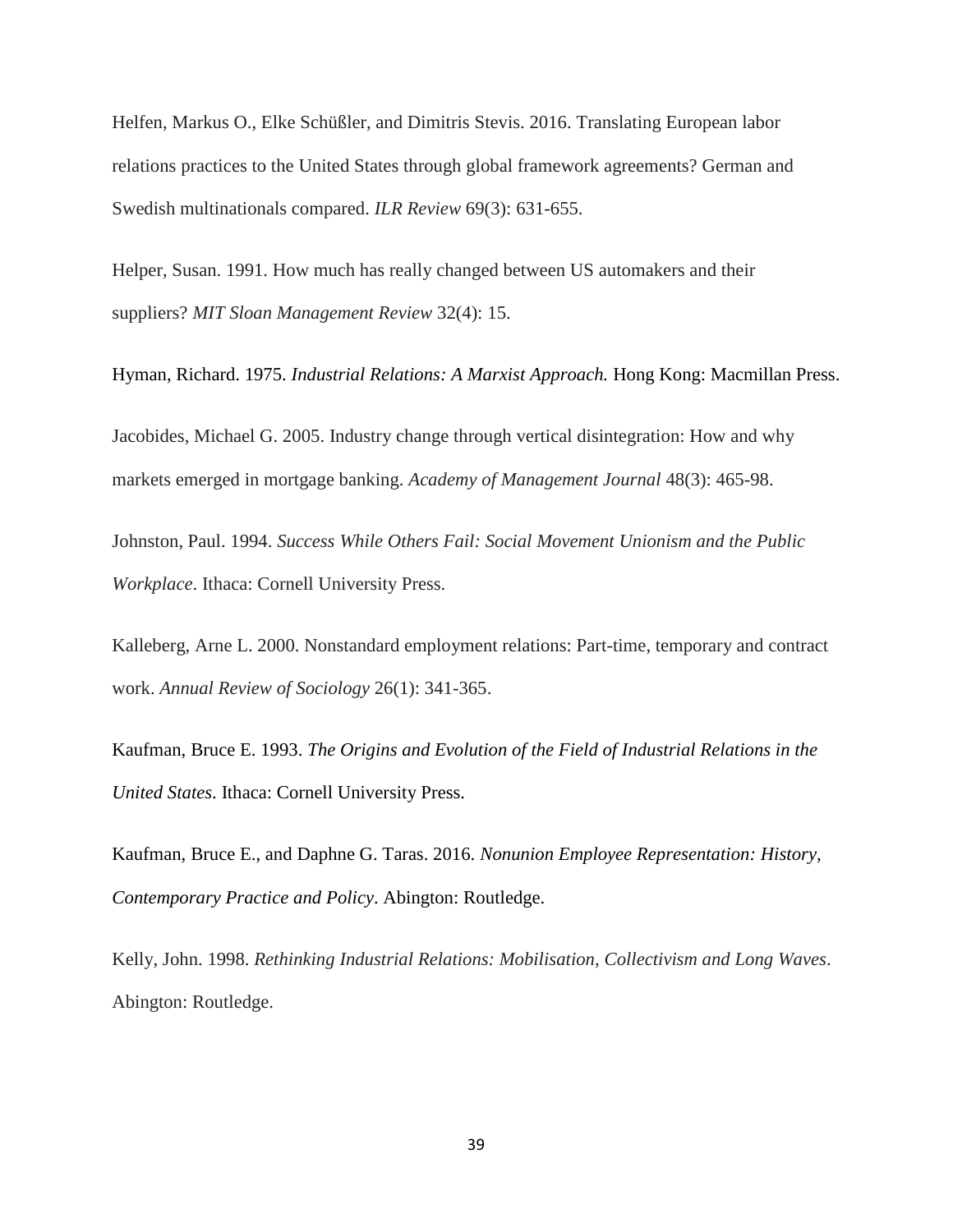Kerr, Clark, Frederick H. Harbison, John T. Dunlop, and Charles A. Myers. 1960. *Industrialism and Industrial Man: The Problems of Labor and Management in Economic Growth*. Cambridge: Harvard University Press.

Kochan, Thomas A. 1998. What is distinctive about industrial relations research? In Keith Whitfield and George Strauss (Eds.), *Researching the World of Work: Strategies and Methods in Studying Industrial Relations*, pp. 31–50. Ithaca: Cornell University Press.

Kochan, Thomas A., Harry C. Katz, and Robert B. McKersie. 1986. *The Transformation of American Industrial Relations*. New York: Basic Books.

Krachler, Nick, Jennie Auffenberg, and Luigi Wolf. 2020. The Role of Organizational Factors in Mobilizing Professionals: Evidence from Nurse Unions in the United States and Germany. *British Journal of Industrial Relations*. Online First.

Kunda, Gideon. 1992. *Engineering Culture: Control and Commitment in a High Tech Corporation*. Philadelphia: Temple University Press.

Kuruvilla, Sarosh, Mingwei Liu, Chunyun Li, and Wansi Chen. 2020. Field opacity and practiceoutcome decoupling: Private regulation of labor standards in global supply chains. *ILR Review*. Online First.

Lee, Joohee. 2011. Between fragmentation and centralization: South Korean industrial relations in transition. *British Journal of Industrial Relations 49*(4): 767-791.

Levi, Margaret. 2003. Organizing power: The prospects for an American labor movement. *Perspectives on Politics* 1(1): 45-68.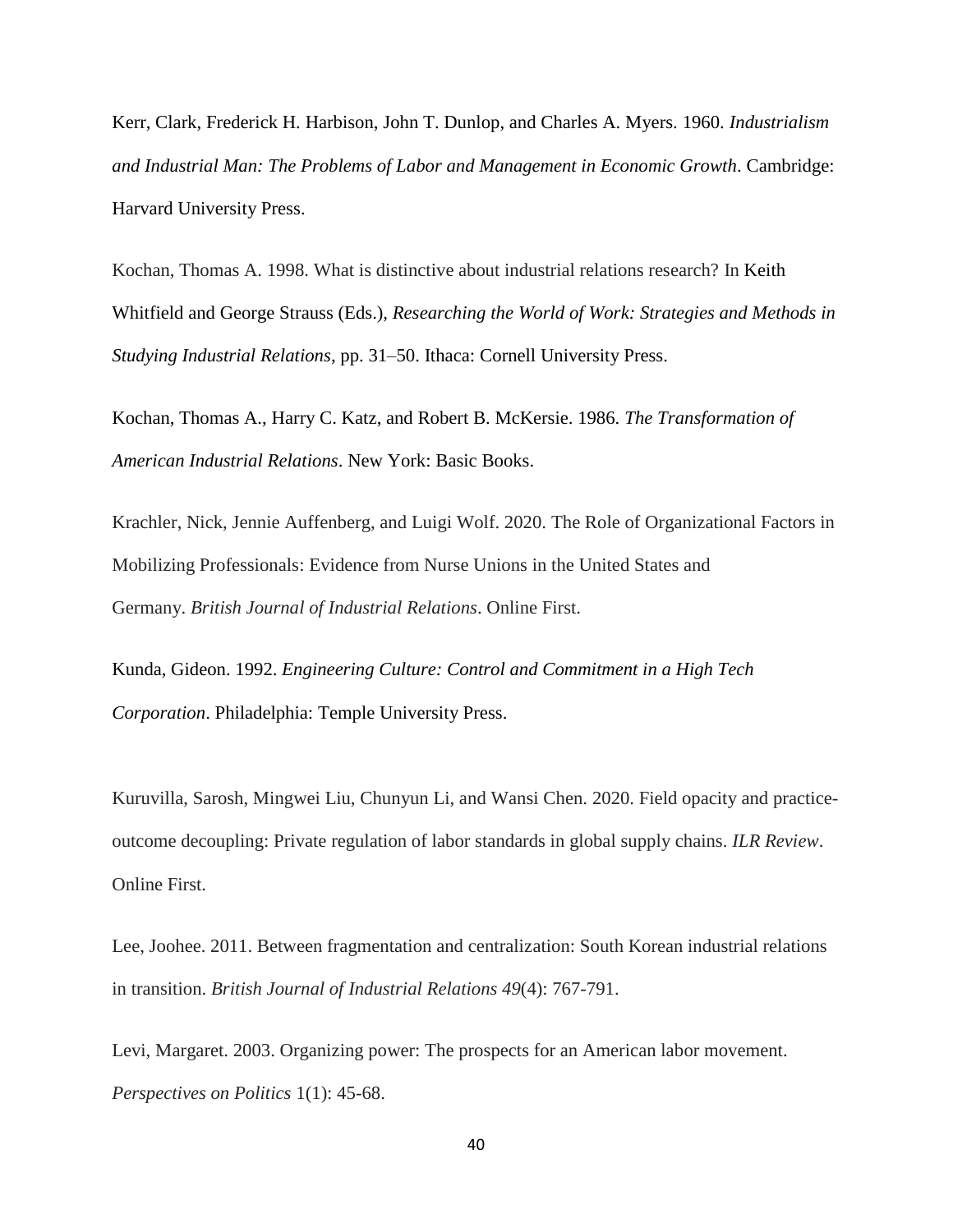Lipsky, David B., Ronald L. Seeber, and Richard Fincher. 2003. *Emerging Systems for Managing Workplace Conflict: Lessons from American Corporations for Managers and Dispute Resolution Professionals*. San Francisco: Jossey-Bass.

Liu, Mingwei. 2010. Union organizing in China: still a monolithic labor movement?. *ILR Review* 64(1): 30-52.

MacDuffie, John P. 1995. Human resource bundles and manufacturing performance: Organizational logic and flexible production systems in the world auto industry. *ILR Review* 48(2): 197-221.

March, James G. 1994. *Primer on Decision Making: How Decisions Happen*. Simon and Schuster.

Marginson, Paul. 2016. Governing work and employment relations in an internationalized economy: The institutional challenge. *ILR Review 69*(5): 1033-1055.

Marsden, David. 1999. *A Theory of Employment Systems: Micro-foundations of Societal Diversity*. Oxford: Oxford University Press.

McCallum, Jamie K. 2013. *Global Unions, Local Power: The New Spirit of Transnational Labor Organizing*. Ithaca: Cornell University Press.

McCarthy, Michael A. 2017. *Dismantling Solidarity: Capitalist Politics and American Pensions Since the New Deal*. Ithaca: Cornell University Press.

Meardi, Guglielmo, Melanie Simms, and Duncan Adam. 2019. Trade unions and precariat in Europe: Representative claims. *European Journal of Industrial Relations*. Online First.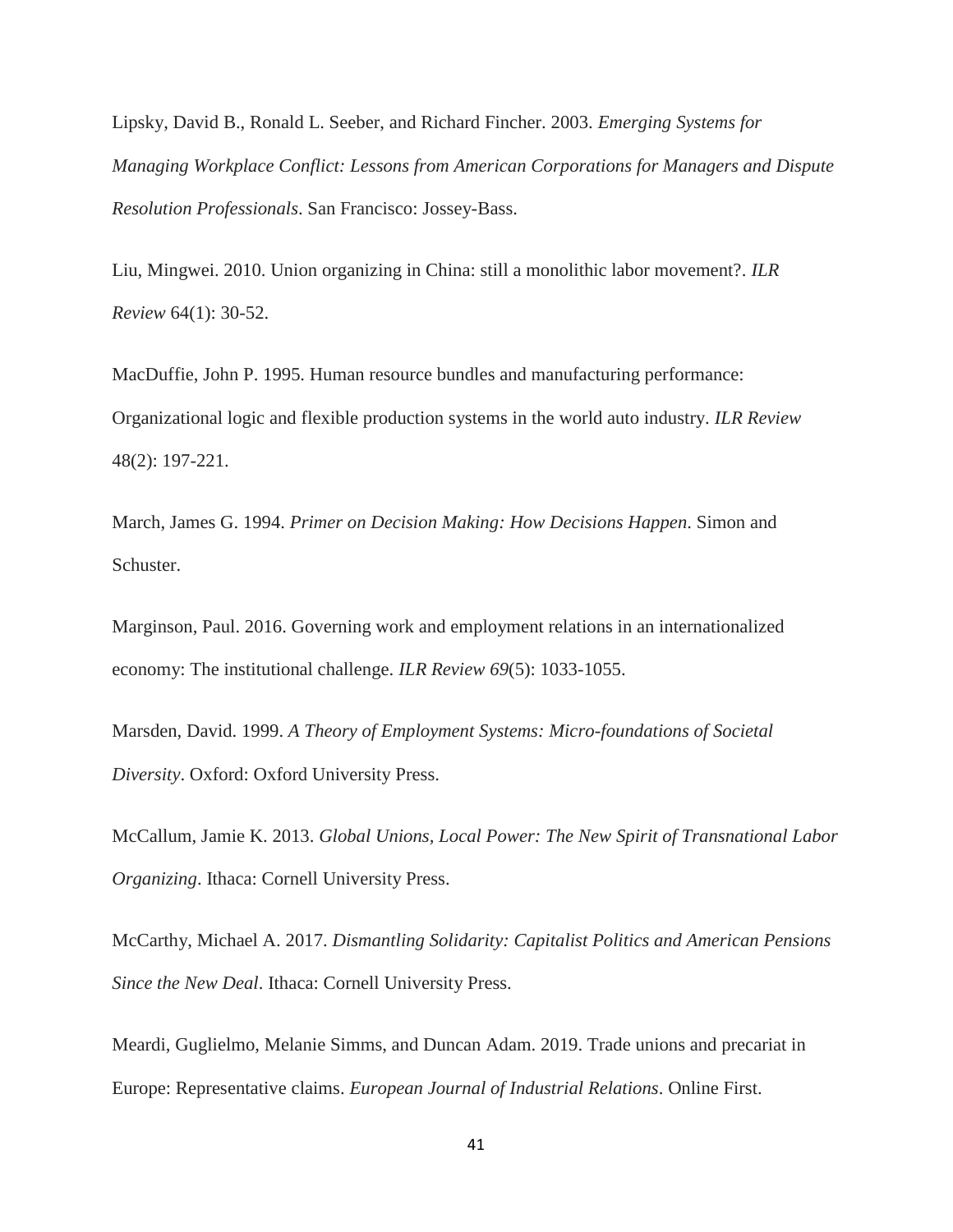Milkman, Ruth. 1987. *Gender at Work: The Dynamics of Job Segregation by Sex during World War II*. Champaign: University of Illinois Press.

Milkman, Ruth, and Kim Voss, Eds. 2004. *Rebuilding Labor: Organizing and Organizers in the New Union Movement*. Ithaca: Cornell University Press.

Murray, Gregor, Christian Lévesque, Glenn Morgan, and Nicolas Roby. 2020. Disruption and reregulation in work and employment: from organisational to institutional experimentation. *Transfer* 26(2): 135-56.

Newsome, Kirsty, Philip Taylor, Jennifer Bair, and Al Rainnie. Eds. 2015. *Putting Labour in its Place: Labour Process Analysis and Global Value Chains*. London: Palgrave.

O'Brady, Sean. 2020. Partnering against insecurity? A comparison of markets, institutions and worker risk in Canadian and Swedish retail. *British Journal of Industrial Relations* 58(1), 142- 67.

O'Reilly, Jacqueline, and Colette Fagan, Eds. 1998. *Part-Time Prospects: An International Comparison of Part-Time Work in Europe, North America and the Pacific Rim*. London: Psychology Press.

Osterman, Paul. 2000. Work reorganization in an era of restructuring: Trends in diffusion and effects on employee welfare. *ILR Review* 53(2): 179-196.

Parker, Mike, and Jane Slaughter. 1988. *Choosing Sides: Unions and the Team Concept*. New York: South End Press.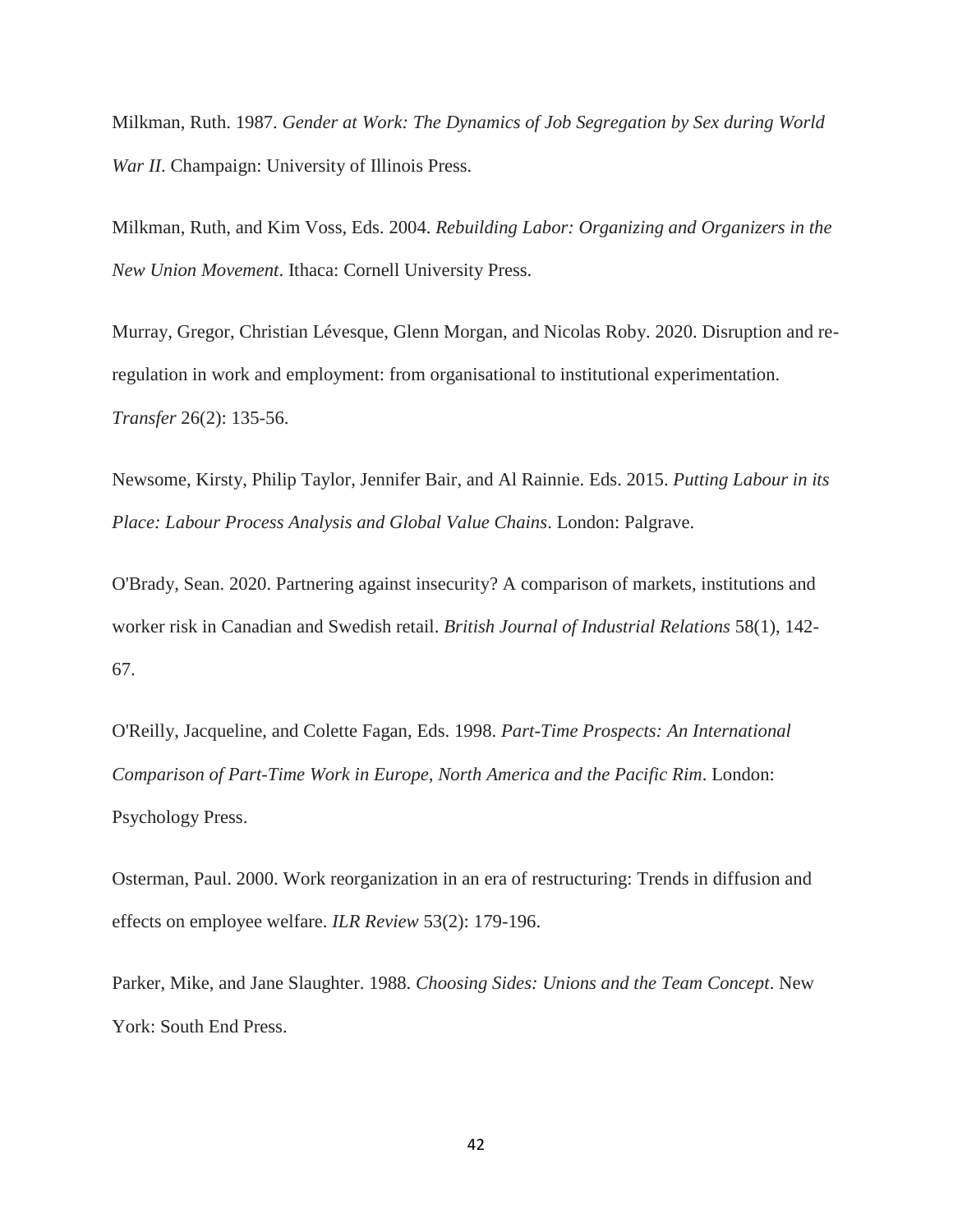Pfeffer, Jeffrey and Gerald R. Salancik. 1978. *The External Control of Organizations: A Resource Dependence Perspective*. Redwood City: Stanford University Press.

Piore Michael J., and Sean Safford. 2006. Changing regimes of workplace governance, Shifting axes of social mobilization, and the challenge to industrial relations theory. *Industrial Relations* 45(3): 299–325.

Pulignano, Valeria, Nadja Doerflinger, and Fabio De Franceschi. 2016. Flexibility and security within European labor markets: The role of local bargaining and the "trade-offs" within multinationals' subsidiaries in Belgium, Britain, and Germany. *ILR Review* 69(3), 605-30.

Rahman Hatim A. 2020. Invisible cages: How opaque control tactics influence worker behavior. *Academy of Management Proceedings*. 2020(1).

Rothstein, Sidney A. 2019. Unlikely activists: building worker power under liberalization. *Socio-Economic Review* 17(3): 573-602.

Rubery, Jill. 1988. *Women and Recession.* Abington: Routledge.

Sako, Mari. 1992. *Price, Quality and Trust: Inter-Firm Relations in Britain and Japan*. Cambridge: Cambridge University Press.

Stone, Katherine V.W. 1974. The Origin of Job Structures in the Steel Industry. *Review of Radical Political Economy*, VI: 61-97.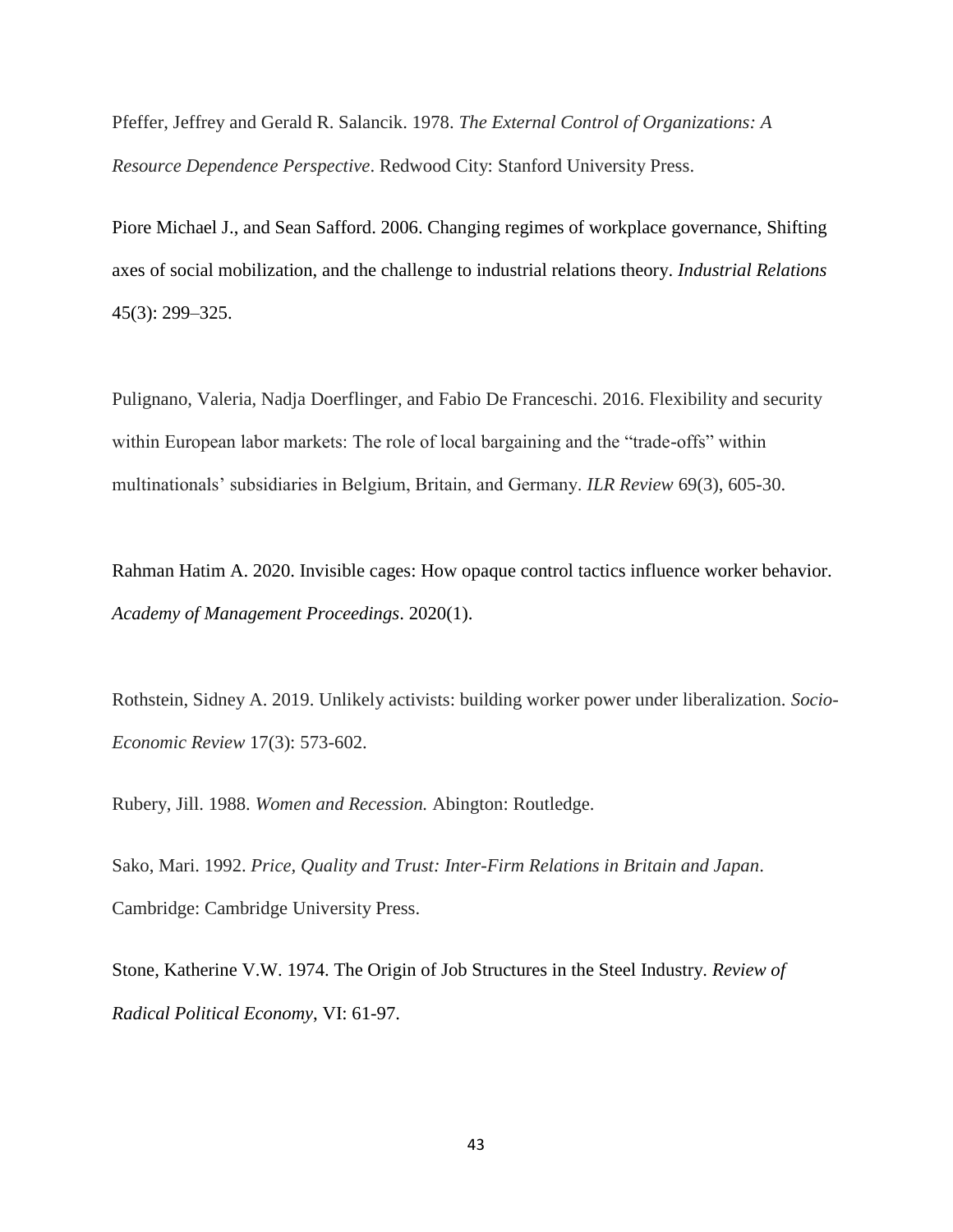Streeck, Wolfgang. 1991. On the institutional conditions of diversified quality production. In Egon Matzner and Wolfgang Streeck (Eds.), *Beyond Keynesianism,* pp. 21-61. Cheltenham: Edward Elgar Publishing.

Tapia, Maite. 2019. 'Not fissures but moments of crises that can be overcome': Building a relational organizing culture in community organizations and trade unions. *Industrial Relations* 58(2):229–50.

Tapia, Maite and Lowell Turner. 2018. Renewed activism for the labor movement: The urgency of young worker engagement. *Work and Occupations* 45(4): 391-419.

Turner, Lowell. 1991. *Democracy at Work: Labor and the Politics of New Work Organization*. Ithaca: Cornell University Press.

Vosko, Leah F. 2000. *Temporary Work: The Gendered Rise of a Precarious Employment Relationship*. Toronto: University of Toronto Press.

Voss, Kim, and Rachel Sherman. 2000. Breaking the iron law of oligarchy: Union revitalization in the American labor movement. *American Journal of Sociology*, 106(2): 303-349.

Wagner, Ines, and Nathan Lillie. 2014. European integration and the disembedding of labour market regulation: Transnational labour relations at the European Central Bank construction site. *Journal of Common Market Studies 52*(2): 403-419.

Webb, Sydney, and Beatrice Webb. 1897. *Industrial Democracy*. London: Longmans Green.

Weil, David. 2014. *The Fissured Workplace: Why Work Became So Bad for So Many and What Can Be Done to Improve It.* Cambridge: Harvard University Press.